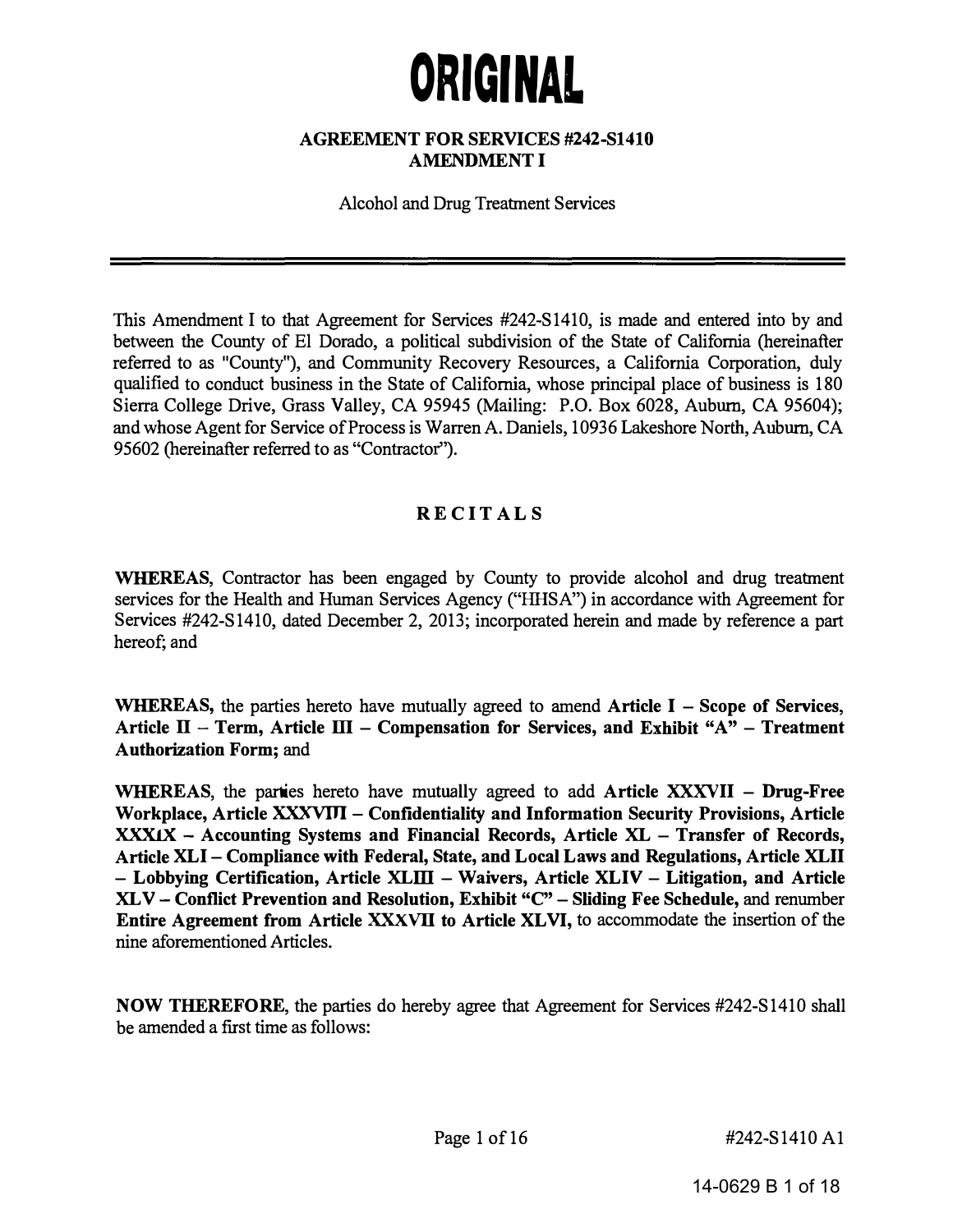Articles I, II, III, and Exhibit "A" Treatment Authorization Form are amended in their entirety to read as follows:

## ARTICLE I

#### Scope of Services:

- A. County shall be responsible for the assessment of each Client identified as eligible for services pursuant to this Agreement. County shall assign a Program Coordinator from the County Alcohol and Drug Program ("ADP") who shall complete and submit a "Treatment Authorization Form," attached hereto as Exhibit "A" and incorporated by reference herein, authorizing services for each Cliert. The Treatment Authorization Form shall be modified as necessary and as agreed to by Contractor and Contract Administrator. In addition, County shall be responsible for:
	- 1. Annual site audit;
	- 2. Monitoring of invoices and services to verify adherence to funding requirements; and
	- 3. Monitoring of program to verify adherence to terms and conditions of the Agreement.
- B. Contractor shall be responsible for provision of services in accordance with the Treatment Authorization Form for each Client that may include but are not limited to:
	- 1. Case Management: This function shall be performed to integrate and coordinate all necessary services and to help ensure successful treatment and recovery. Case management may include evaluating payment resources, determining the nature of services to be provided, planning the delivery of treatment services, identifying appropriate treatment resources, referring Client(s) to other resources as appropriate, monitoring Client progress, documenting treatment, participating in case conferences, and other similar types of activities. The cost of said case management shall be included within Contractor's rate for service and shall not be billed separately.
	- 2. Detoxification Services: The provision of detoxification services, if so indicated on HHSA Treatment Authorization Form. Contractor shall provide a treatment program to include medically supervised detoxification services, individual and group counseling, stress reduction, drug/alcohol information, nutrition, access to Alcoholics Anonymous or Narcotics Anonymous meetings, exercise, and other community and referred resource services.
	- 3. Drug Testing: Client(s) admitted to residential treatment shall be tested for drug usage. The cost of said drug testing shall be included within Contractor's rate for service and shall not be billed separately. Contractor may bill for drug testing for clients admitted to outpatient treatment services if so indicated on HHSA Treatment Authorization Form.
	- 4. Intake: Demographic, fmancial, health, family, living situation, and other pertinent information shall be collected as necessary to establish Client records and to support reporting requirements. Intake also includes dissemination of required information to Client(s) including but not limited to Contractor confidentiality policies, complaint procedures, and admission procedures. The cost of said intake shall be included within Contractor's rate for service and shall not be billed separately.
	- 5. Outpatient Treatment: The provision of outpatient treatment services, if so indicated on HHSA Treatment Authorization Form. Services include but are not limited to Individual counseling, Group counseling sessions, and drug testing. Said services must be provided by a Certified Alcohol and Drug Specialist.
	- 6. Residential Services: The provision of residential treatment beds if so indicated on HHSA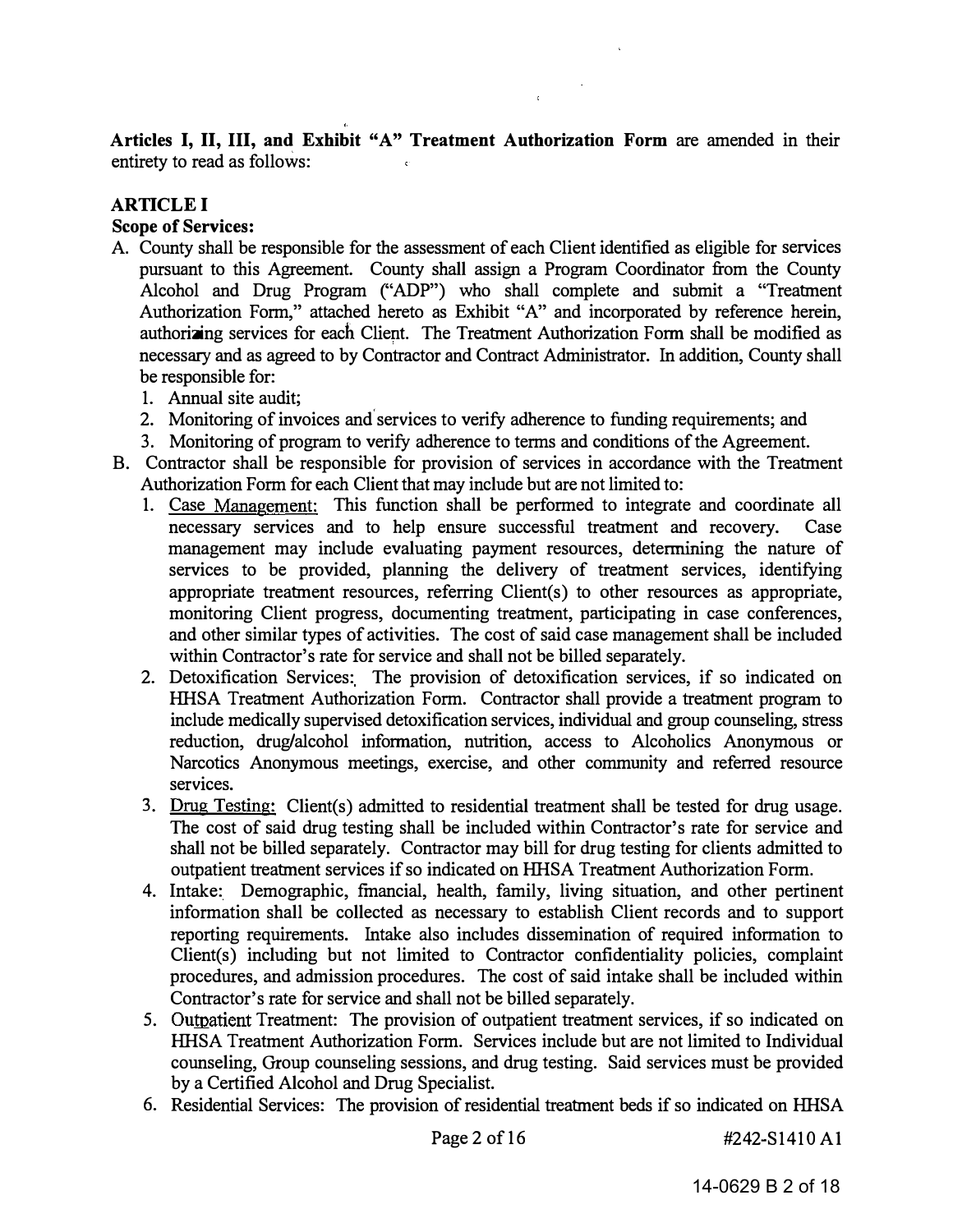Treatment Authorization Form. Client(s) admitted to residential treatment shall receive counseling services. The cost of said counseling services shall be included within Contractor's rate for service and shall not be billed separately.

- 7. Therapeutic Individual/Group/Family Counseling for Co-Occuring Disorder Clients: For clients not admitted to residential treatment, the provision of therapeutic individual/group/family counseling, if so indicated on HHSA Treatment Authorization Form. Compensation for said service shall be as set forth in the Article titled, "Compensation."
	- a. Whenever possible, therapeutic counseling services shall be provided by a currently Licensed Clinical Social Worker ("LCSW") or currently licensed Marriage and Family Therapist ("MFT") whose license has been issued and is regulated by the California Department of Consumer Affairs Board of Behavioral Sciences ("BBS"). Said license must be considered clear, i.e., license renewal fees have been paid, continuing education requirements (if applicable) have been met, and there have been no actions or revocations placed against it by the BBS.
	- b. The BBS does not have reciprocity with any other state licensing board. Therefore, any LCSW or MFT who is providing HHSA approved services to a Client who is receiving services outside California must have a current, clear license issued and regulated by the appropriate certifying agency for the state in which they are practicing.
	- c. If any service is delegated to an intern, the intern must be pre-licensed by the appropriate certifying state agency and all service assignments must be under the direct supervision of a currently licensed LCSW or MFT as described above. No intern shall be the sole author of any written initial visit report or any other report that pertains to Client or Client's treatment plan. All Client related documents must be reviewed, approved, and signed by said LCSW or MFT.
- 8. Transitional Living Services: If so indicated on HHSA Treatment Authorization Form, provide cooperative living arrangements with a requirement to be free from alcohol and other drugs (sometimes referred to as a "sober living environment"), a sober living home, transitional housing, or alcohol and drug free housing.
- 9. Treatment Plans: An individualized treatment plan shall be developed for each Client using information obtained in the intake and evaluation process. The treatment plan must be completed within thirty (30) days of the date the Client is admitted to treatment. The treatment plan shall identify problems to be addressed, goals to be reached, action steps, target dates, type, and frequency of services to be provided, and the assigned counselor. Treatment plans must be maintained in Client records and kept current as the treatment progresses. The cost of said treatment plans shall be included within Contractor's rate for service and shall not be billed separately.

# ARTICLE II

Term: This Agreement shall become effective when fully executed by all parties hereto and shall cover the period of December 2, 2013 through June 30, 2016.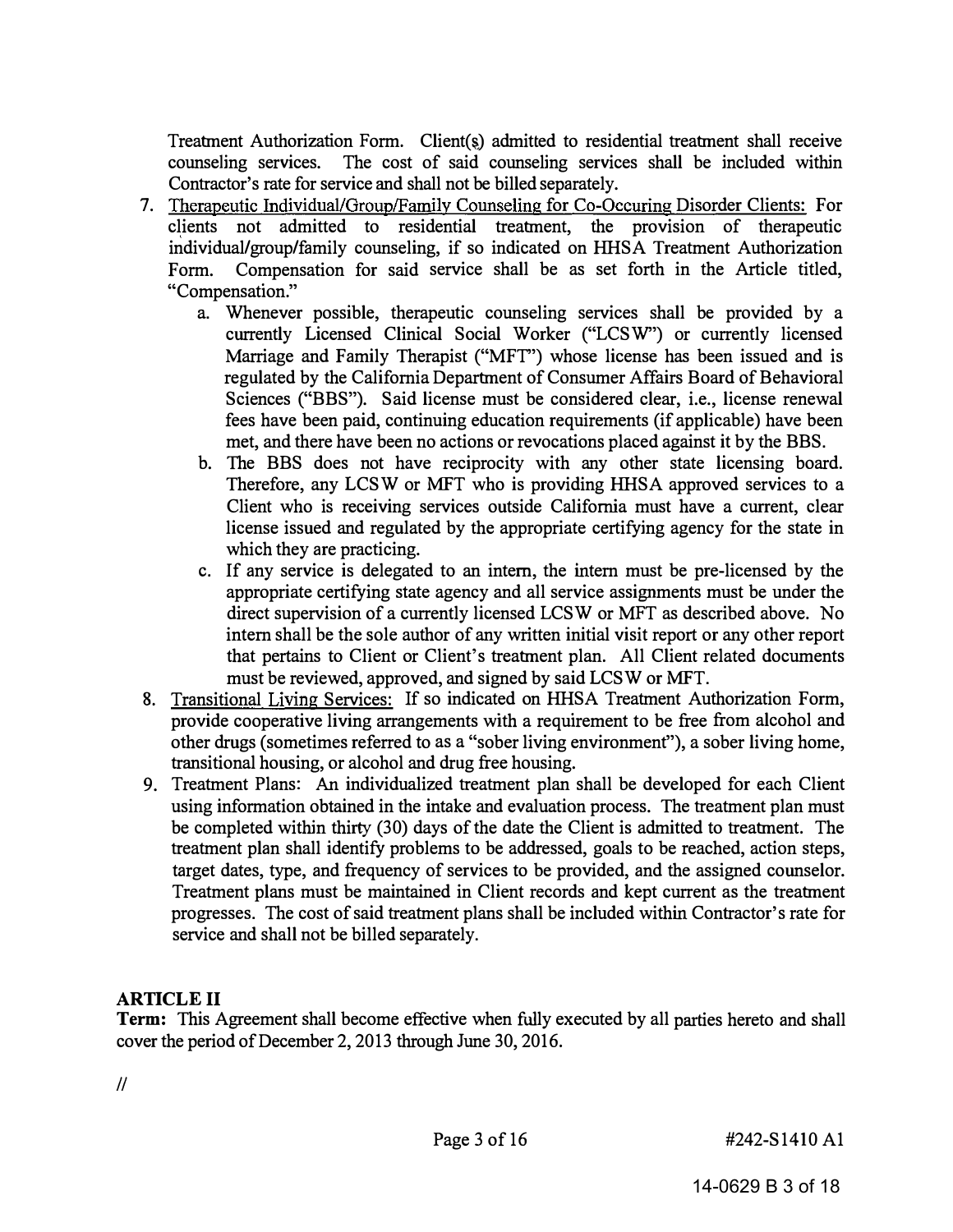# ARTICLE III Compensation for Services:

All rates herein are inclusive of preparation and documentation time.

A. Rates: Categories of treatment services defined under the Article titled "Scope of Services" billed to County shall use either the "County Standardized Rate" structure or the "County Negotiated Rate" structure. The "County Standardized Rate" structure shall use the most current California Drug Medi-Cal ("DMC") Alcohol and Drug Services Program "Regular DMC" and "Perinatal DMC" rates (collectively "DMC rates") as its benchmark and as set forth in the chart listed below.

The following rates shall be effective upon final execution of this Amendment I to that Agreement #242-S 1410.

Notwithstanding the foregoing, Federal Block Grants Management Guidelines require Contractor to ensure that Federal Block Grant ftmds are the "payment of last resort" for Alcohol and Other Drug Treatment Services subsidized under this Agreement. For that reason, Contractor shall comply with the following guidelines with regard to charges for services, including the establishment of a sliding scale fee schedule, attached hereto as Exhibit "C" and incorporated by reference herein, the sole purpose of which is for use in billing clients for Alcohol and Other Drug Counseling Treatment Services.

In addition, Contractor must demonstrate that Contractor cannot collect at the "County Standardized Rate" from an insurance carrier or other benefit program, including but not limited to (1) the Social Security Act, including Title 19 CCR and Title 22 CCR programs, (2) any State compensation program, and (3) any other public assistance program for medical expenses, any grant program, or any other benefit program. Thereafter, Contractor may bill County for Alcohol and Other Drug Counseling Treatment Services using the County Standardized Rate Structure under paragraph A herein any amount equal to the difference between the "County Standardized Rate" and the amount received by Contractor from a separate ftmding source.

All rates as noted in the County Standardized Rate table herein are inclusive of preparation and documentation time.

| <b>SERVICE</b>                                                                                                                                                                                                                                                                                                                                                                          | <b>COUNTY STANDARDIZED RATE</b><br><b>STRUCTURE</b> |
|-----------------------------------------------------------------------------------------------------------------------------------------------------------------------------------------------------------------------------------------------------------------------------------------------------------------------------------------------------------------------------------------|-----------------------------------------------------|
| Client Progress Reports. Upon Program Coordinator's<br>request and/or no later than (30) days after the end of<br>each second service month, Contractor shall provide the<br>Program Coordinator, at no charge to the County, with a<br>brief written progress report outlining the primary issues<br>being addressed with each Client, their progress, and<br>ongoing treatment goals. | No Charge                                           |
| Court Appearances. Upon subpoena by County, Current Drug Medi-Cal Reimbursement<br>Contractor shall attend court sessions. County shall only Rate for (Regular DMC) Outpatient Drug<br>pay Contractor for court appearances when County Free Individual Counseling Unit of Serivce                                                                                                      |                                                     |
| Page 4 of 16                                                                                                                                                                                                                                                                                                                                                                            | #242-S1410 A1                                       |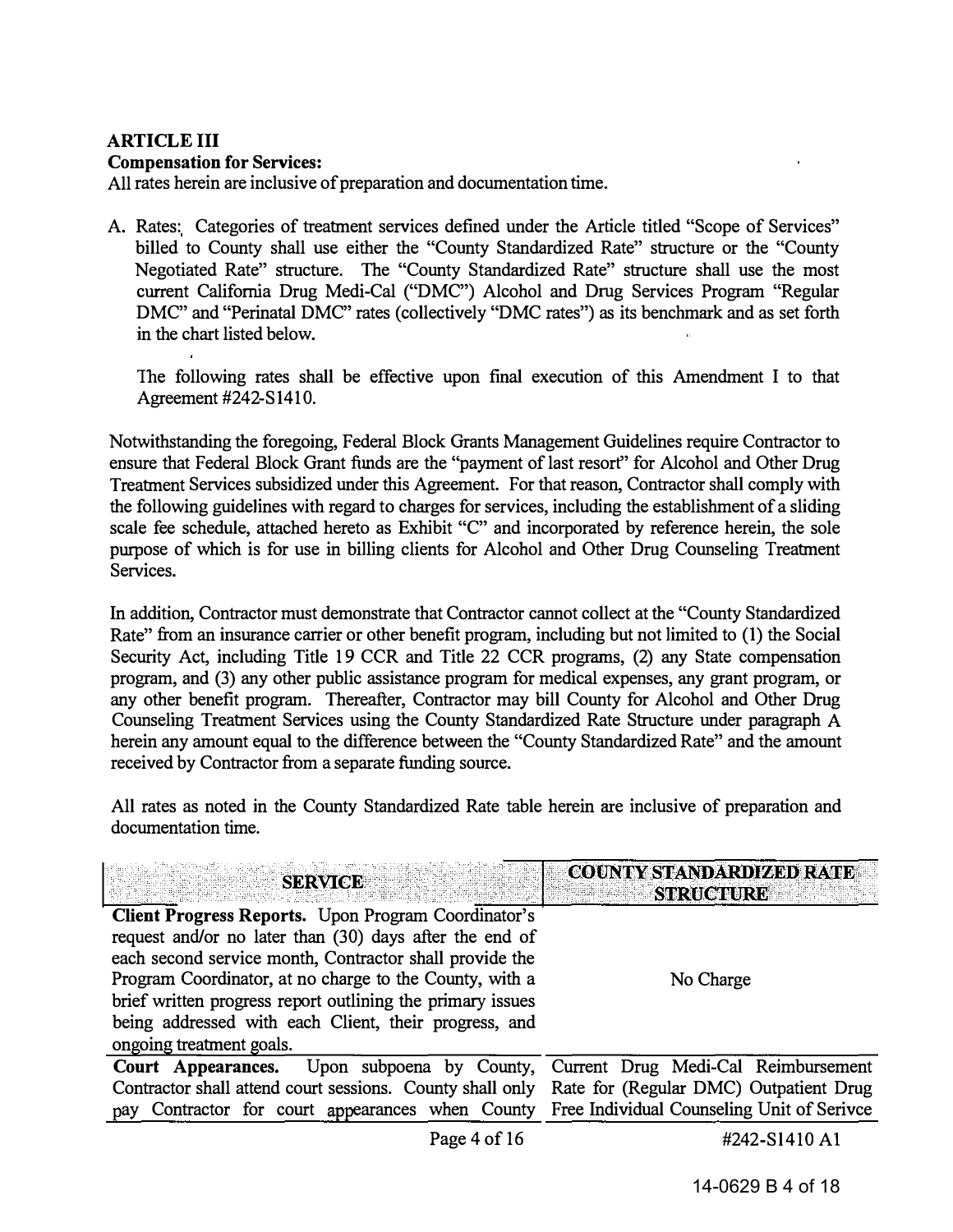# COUNTY STANDARDIZED RATE

SERVJQ!J, <sup>&</sup>gt;. . . . · . •.· subpoenas Contractor. Contractor shall be paid for court ("UOS") Rate appearances at the DMC rate for Regular DMC individual counseling session for time actually spent at the subpoenaed court session. Contractor shall provide documentation of attendance at Court appearances as backup'to invoices. Travel time shall not be included in the reimbursement for these services.

•.

Court Meetings. Upon notification from Court or as Court directs County, and at a rate equivalent to the individual counseling session for the time Contractor appeared in person at Court Meeting, and pro-rated for time actually spent at the pertinent court session. If Court's meeting is cancelled by the Court less than 24 Current Drug Medi-Cal Reimbursement hours in advance of scheduled calendar time and is not Rate for (Regular DMC) Outpatient Drug rescheduled for the same month, Contractor may invoice  $\begin{bmatrix} \text{Rate} & \text{for (Regular DMC)} \\ \text{Free Individual Coumseling UOS Rate.} \end{bmatrix}$ for the scheduled length of cancelled Court meeting, not to exceed two (2) hours. Contractor shall provide documentation of attendance at Court meetings as backup to invoices. Travel expenses including but not limited to travel time, meals, lodging, and mileage shall not be paid by County.

**Court Documents Preparation.** Upon written request<br>by County at a rate equivalent to the individual<br>counseling session rate and up to a maximum limit of two<br>Free Individual Counseling UOS Rate  $(2)$ -session rates charged per report.

Family Therapy Session. 90 minutes per session upon | Current Drug Medi-Cal Reimbursement written request by County and wherein one  $(1)$  or more Rate for (Regular DMC or Perinatal DMC) therapists or counselors treat no more than twelve  $(12)$  Outpatient Drug Free Group Counseling family members at the same time. UOS Rate per client

Group Counseling Session. 90 minutes per session and Current Drug Medi-Cal Reimbursement County and wherein one (1) or more therapists or<br>counselors treat no less than three (3) and no more than<br>UOS Rate twelve  $(12)$  group therapy participants at the same time.

Individual Counseling Session. 50-60 minutes per session and per individual upon written request by Rate for (Regular DMC or Perinatal DMC)<br>Cutpatient Drug Free Individual County.<br>
County.<br>
Counseling UOS Rate

Multidisciplinary Team Meeting. Upon written request by County and for time actually spent in the meeting. Current Drug Medi-Cal Reimbursement Contractor shall include support documentation in the Rate for (Regular DMC) for Outpatient form of time study attached to any invoice for Rate for (Regular DMC) for Outpatient Multidisciplinary Team Meeting Participation. The Drug Free Individual Counseling UOS Rate definition of multidisciplinary team meetings as it applies

. ' ',�.. '·•. .STRlJCTURE!.. · > ;

Current Drug Medi-Cal Reimbursement

Page 5 of 16 #242-81410 A1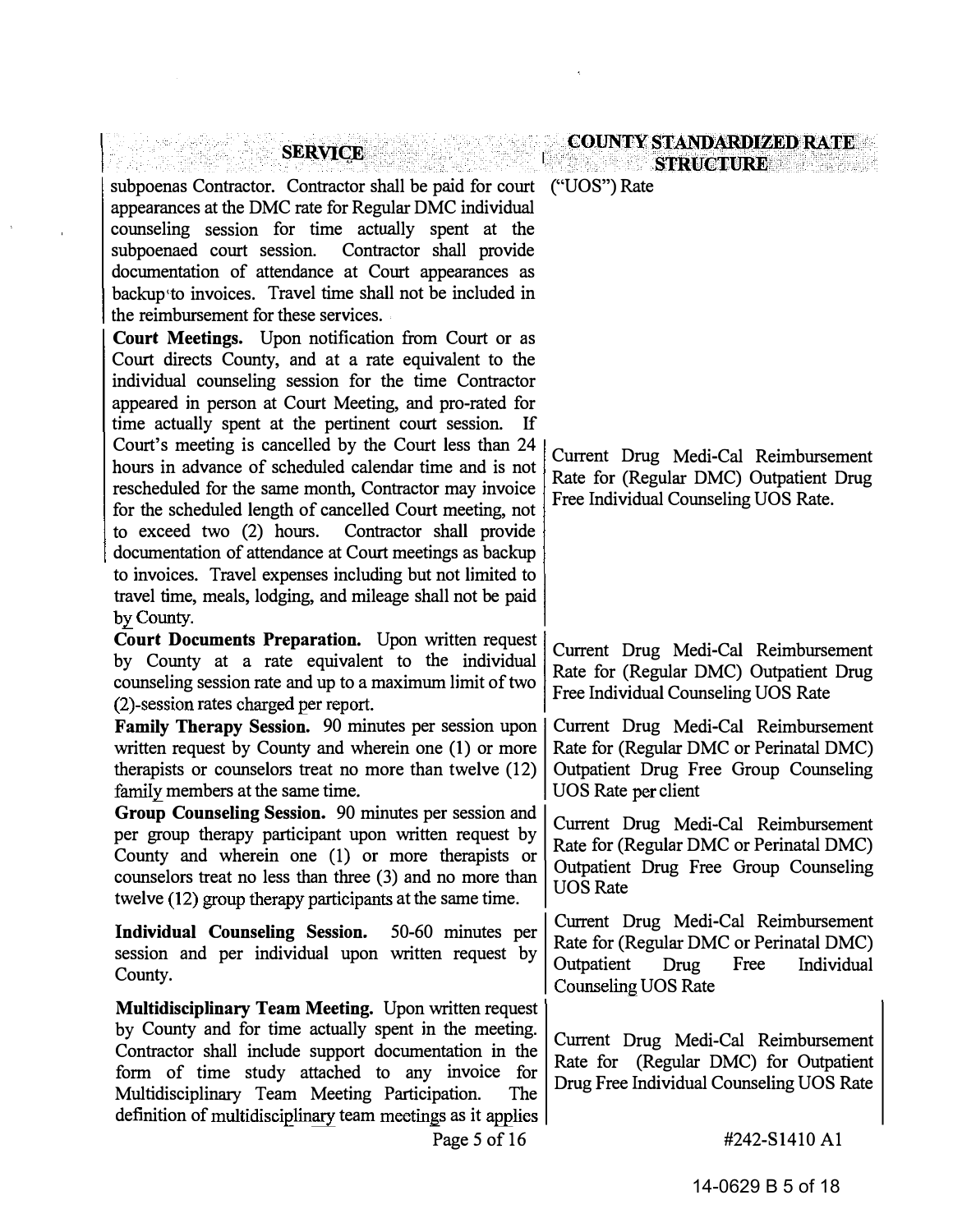|  |  |  |  |  |                |  |  |  |  |  |  |                  |  | <b>COUNTY STANDARDIZED RATE</b> |
|--|--|--|--|--|----------------|--|--|--|--|--|--|------------------|--|---------------------------------|
|  |  |  |  |  |                |  |  |  |  |  |  |                  |  |                                 |
|  |  |  |  |  |                |  |  |  |  |  |  |                  |  |                                 |
|  |  |  |  |  |                |  |  |  |  |  |  |                  |  |                                 |
|  |  |  |  |  |                |  |  |  |  |  |  |                  |  |                                 |
|  |  |  |  |  |                |  |  |  |  |  |  |                  |  |                                 |
|  |  |  |  |  | <b>SERVICE</b> |  |  |  |  |  |  |                  |  |                                 |
|  |  |  |  |  |                |  |  |  |  |  |  |                  |  |                                 |
|  |  |  |  |  |                |  |  |  |  |  |  |                  |  |                                 |
|  |  |  |  |  |                |  |  |  |  |  |  |                  |  |                                 |
|  |  |  |  |  |                |  |  |  |  |  |  |                  |  |                                 |
|  |  |  |  |  |                |  |  |  |  |  |  | <b>STRUCTURE</b> |  |                                 |
|  |  |  |  |  |                |  |  |  |  |  |  |                  |  |                                 |
|  |  |  |  |  |                |  |  |  |  |  |  |                  |  |                                 |
|  |  |  |  |  |                |  |  |  |  |  |  |                  |  |                                 |
|  |  |  |  |  |                |  |  |  |  |  |  |                  |  |                                 |
|  |  |  |  |  |                |  |  |  |  |  |  |                  |  |                                 |
|  |  |  |  |  |                |  |  |  |  |  |  |                  |  |                                 |
|  |  |  |  |  |                |  |  |  |  |  |  |                  |  |                                 |
|  |  |  |  |  |                |  |  |  |  |  |  |                  |  |                                 |

to this Agreement excludes any community-based teams in which County considers Contractor or Contractor's staff or assigns to be regular standing members.

Substance Abuse Testing Services Rates: Contractor shall only bill County for Substance Abuse Testing provided in this Agreement using the below rates. Client(s) admitted to residential treatment or transitional living treatment shall receive drug testing services. The cost of said drug testing services shall be included within Contractor's rate for residential or transitional living treatment services and shall not be billed separately.

| SUBSTANCE ABUSE TESTS                                 | <b>RATES</b>                 |
|-------------------------------------------------------|------------------------------|
| Substance Abuse Tests: Includes urinalysis            |                              |
| collection and written analysis of findings. Multiple | Urinalysis: \$20.00 per test |
| Units of Service shall be allowed upon approval of    | EtG: \$20.00 per test        |
| appropriate HHSA staff. Substance Abuse tests         |                              |
| includes 4 panel urinalysis and 80 hour EtG.          |                              |

Residential Services Rates: Contractor may only bill County for residential services provided under this Agreement using the below negotiated rates.

|                            | <b>Residential Services</b>         | <b>County Negotiated Rate</b>    |
|----------------------------|-------------------------------------|----------------------------------|
|                            | Men's Residential Services          | \$80.00 per bed day              |
|                            | Non-parenting Women's               | \$80.00 per bed day              |
|                            | <b>Residential Services</b>         |                                  |
|                            | Parenting Women's                   | \$80.00 per bed day              |
|                            | Residential Services*               |                                  |
| <b>Residential</b>         | Perinatal Women's                   | \$97.72 per bed day***           |
|                            | Residential Services**              |                                  |
|                            | Children with Parenting or          | \$20.00 per day for first child; |
|                            | Perinatal Women's                   | $$10.00$ per day $-$             |
|                            | <b>Residential Services (Grass</b>  | additional children              |
|                            | Valley location only)               |                                  |
|                            | <b>Detoxification Services</b>      | \$80.00 per bed day              |
|                            | Men's Transitional Living           | \$19.73 per day (\$600 per       |
|                            | <b>Services</b>                     | month)                           |
|                            | Women's Transitional Living         | \$19.73 per day (\$600 per       |
| <b>Transitional Living</b> | Services, includes Perinatal        | month)                           |
|                            | Women                               |                                  |
|                            | Children with Parenting or          | \$25.00 per month, per child     |
|                            | Perinatal Women in                  |                                  |
|                            | <b>Transitional Living Services</b> |                                  |

\**Parenting Woman*: A female who is in one or more of the following categories: 1) Has custody of a dependent child age 0-17 years; 2) Is attempting to regain legal custody of a child age 0-17 years; 3) Has voluntarily placed a child age 0-17 years with a caregiver and is

Page 6 of 16 #242-S1410 A1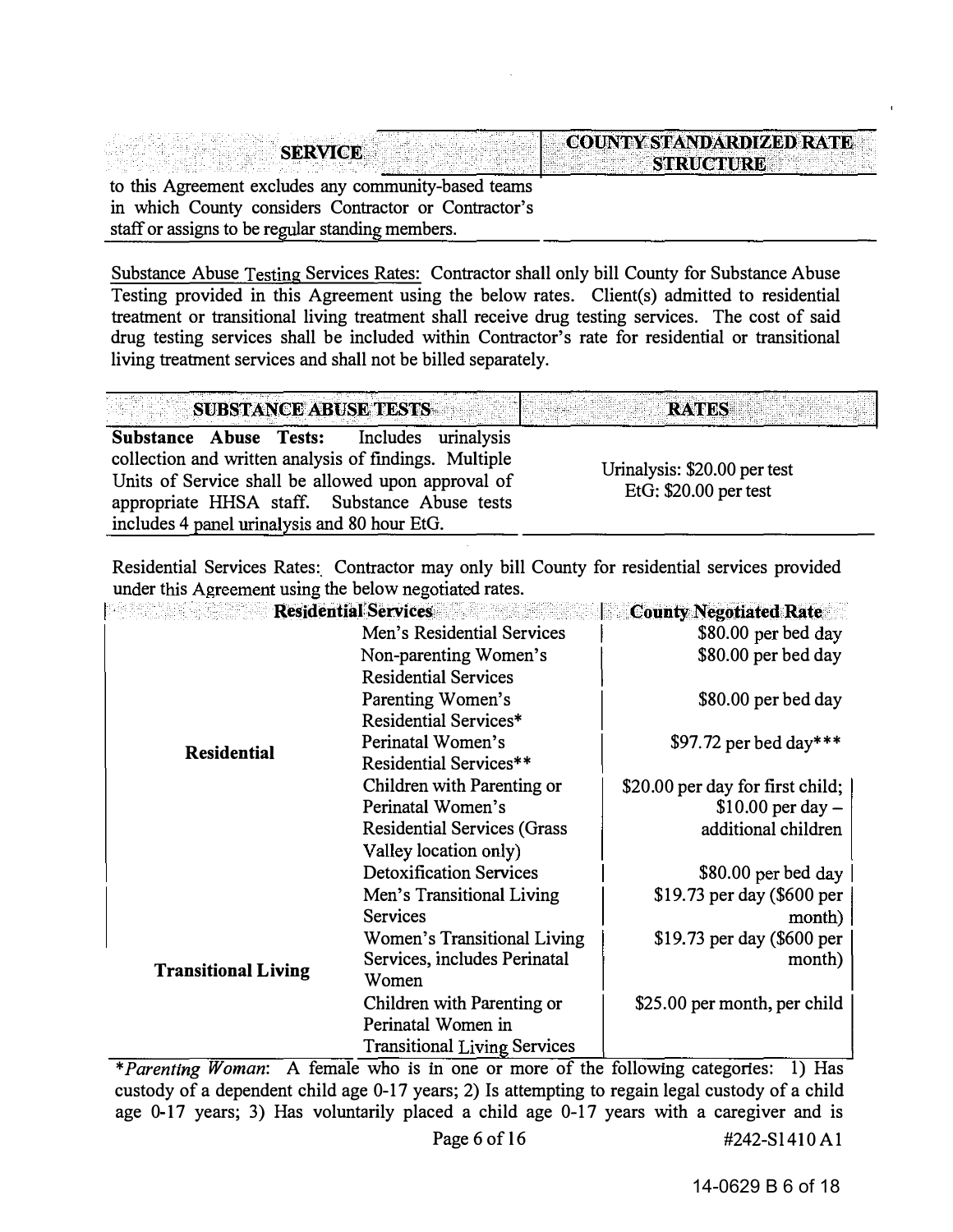attempting to parent.

\*\*Perinatal Drug Medi-Cal: Drug Medi-Cal substance abuse services that are provided to pregnant or postpartum women. The Drug Medi-Cal defined postpartum period is sixty (60) days from the date pregnancy terminated plus the days remaining until the end of the month in which the pregnancy terminated.

\*\*\*Current Drug Medi-Cal Rate: DCM for Perinatal Residential, the County standardized rate structure.

For the purposes of this Agreement:

• DMC rates are for reimbursement reference purposes only and any descriptive information contained within the DMC rate schedule shall not apply to this Agreement unless otherwise specifically addressed. California-approved Drug Medi-Cal (DMC) reimbursement rates are located on the California Department of Health Care Services ("DHCS") website at the following website address: http://www.dhcs.ca.gov/ .

 $\hat{r}$ 

- DMC rates shall be subject to an annual adjustment in order to match the most current State-approved DMC rate schedule. Any adjustments to the DMC rate schedule by the State shall become effective the first day of the month that follows California's announcement that its governor has signed the Budget Bill for that particular Fiscal Year, thereby enacting the State's Budget Act.<sup>2</sup>
- B. Funding Types: Contractor shall maintain familiarity with Federal and State laws, rules, and regulations in accordance with services provided under this Agreement so that it can correctly charge services described in the Scope of Work to funding types that allow payment for those services:
	- 1. AB 109 Treatment Services: Funding for services provided herein is provided by the 2011 El Dorado Public Safety Realignment hnplementation Plan, and is subject to all laws and regulations promulgated under California Assembly Bill ("AB") 109, AB 116, AB 117, ABXI 16 and ABXI 17, Statutes of 2011. Contractor shall only use AB 109 funds, and shall not use any other funding sources, to provide services to AB 109 eligible clients. Services may only be provided if County refers client to Contractor via a Treatment Authorization Form.
	- 2. Drug Court Treatment Services: These services are funded with Local Realignment Revenue and shall only be provided if County refers client to Contractor via a Treatment Authorization Form.
	- 3. Alcohol and Other Drug Counseling and Treatment Services ("AOD" Counseling Services): These services are provided to clients who may be referred to Contractor by County and shall only be provided if County refers client to Contractor via a Treatment Authorization Form. There are two funding components to AOD Counseling Services: 1) Drug Medi-Cal and 2) Federal Block Grant Funds.
		- a. 2012 Realignment Drug Medi-Cal (DMC): Drug Medi-Cal is a treatment program

 $\mathcal{H}_{\mathcal{C}}$  .

<sup>&</sup>lt;sup>1</sup> The California ADP Bulletin contains information on the most current DMC rates, which can be found at the CA Dept. of Health Care Services (http://www.dhcs.ca.gov/formsandpubs/Pages/ADPBulletinsLtrs.aspx). This link will open the "Alcohol and Drug Bulletins and Letters" page. Click on the link titled "Proposed Drug Medi-Cal Rates for Fiscal Year\_" (most current fiscal year) or click on the Exhibit link to open the DMC rate chart

<sup>&</sup>lt;sup>2</sup> The most current information on the status of the enactment of the California budget act may usually be found at the following website: http://senweb03.senate.ca.gov/focus/budget/default.aspx.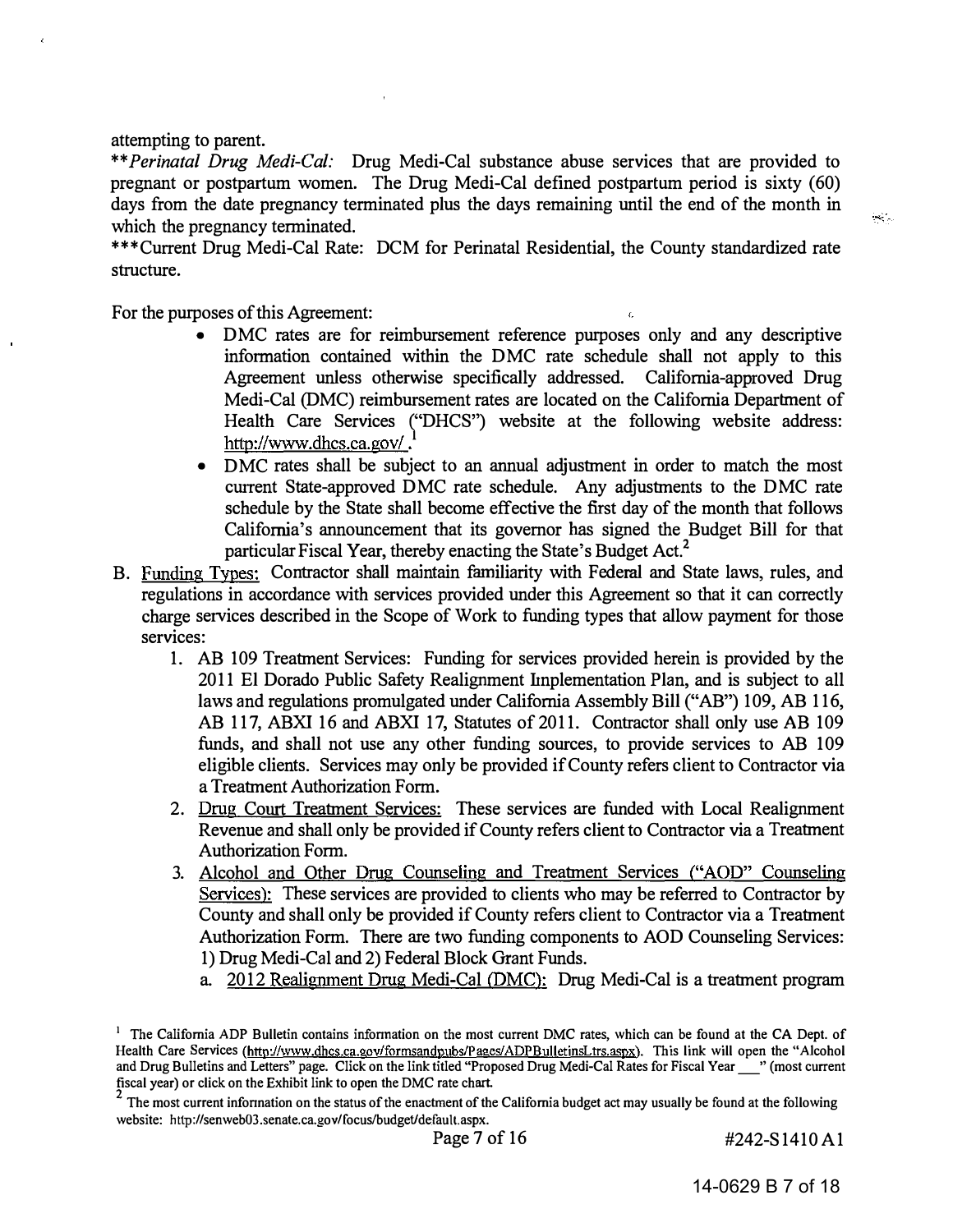as defined in Title 22, California Code of Regulations. Contractor shall bill County in accordance with Title 22 CCR service definitions and utilizing the "County Standardized Rate Structure" in paragraph A of the Article titled "Compensation for Services." Effective July 1, 2011 Local Realignment Revenues are used to fund DMC services to Drug Medi-Cal clients, including Minor Consent Services.

 $\mathbf{t}$ 

- i. Federal Financial Participation ("FFP") or Federal match on DMC: This funding is the Federal share of the Drug Medi-Cal (Medicaid) Program. The match, which varies by year, is usually at or near fifty percent (50%).
- b. Services under the Alcohol and Other Drug Counseling and Treatment Services category that are not funded by Drug Medi-Cal shall be funded by the Federal Block Grant - Substance Abuse Prevention and Treatment ("SAPT"): These are Federal funds which are to be used for specific services as follows:
	- 1. SAPT Discretionary: These are Federal block grant funds, which are to be used in a discretionary manner for substance abuse treatment, prevention, and recovery services.
	- ii. SAPT Federal Block Grant Perinatal Set Aside: These funds are for substance abuse services designated for pregnant/postpartum women.
	- iii. SAPT Federal Block Grant Adolescent and Youth Treatment Programs: These funds are for substance abuse services to youth age 12 through 17 years (inclusive), as described in ADP's Youth Treatment Guidelines (2002).
		- a) Client Fees: Contractor may charge a fee to clients for whom services are provided pursuant to this Agreement, assessing ability to pay based on individual expenses in relation to income, assets, estates, and responsible relatives. Client fees shall be based upon the person's ability to pay for services, but shall not exceed the actual cost of service provided. No person shall be denied services because of inability to pay. Determination of fees shall be established in accordance with a fee scale developed by Contractor, approved by the Contract Administrator, and attached hereto as Exhibit C.
		- b) Client Financial Assessment: Contractor shall certify all clients whose alcohol and drug treatment services are subsidized under this Agreement as unable to pay the amount charged to this Agreement. The certification of each client who is unable to pay shall be documented in writing on a Client Financial Assessment Form, which is developed by Contractor and approved by Contract Administrator. This completed document shall be maintained by the Contractor in the client's file.
- C. Funding for Service Categories: Unspent funding may be carried forward from fiscal year to fiscal year for the term of this Agreement unless otherwise re-allocated by County in accordance with the Article titled "Changes to Agreement.
- D. Invoices: Contractor shall submit an original invoice referencing this Agreement #242-S1410 that shall contain all of the following data:
	- All services provided shall be billed at no more than the units of measure defined in the "County Standardized Rate Structure" or "County Negotiated Rate" under the Article titled "Compensation for Services" paragraph A above.
	- All invoices to County shall be supported at Contractor's facility by source

Page 8 of 16 #242-S1410 A1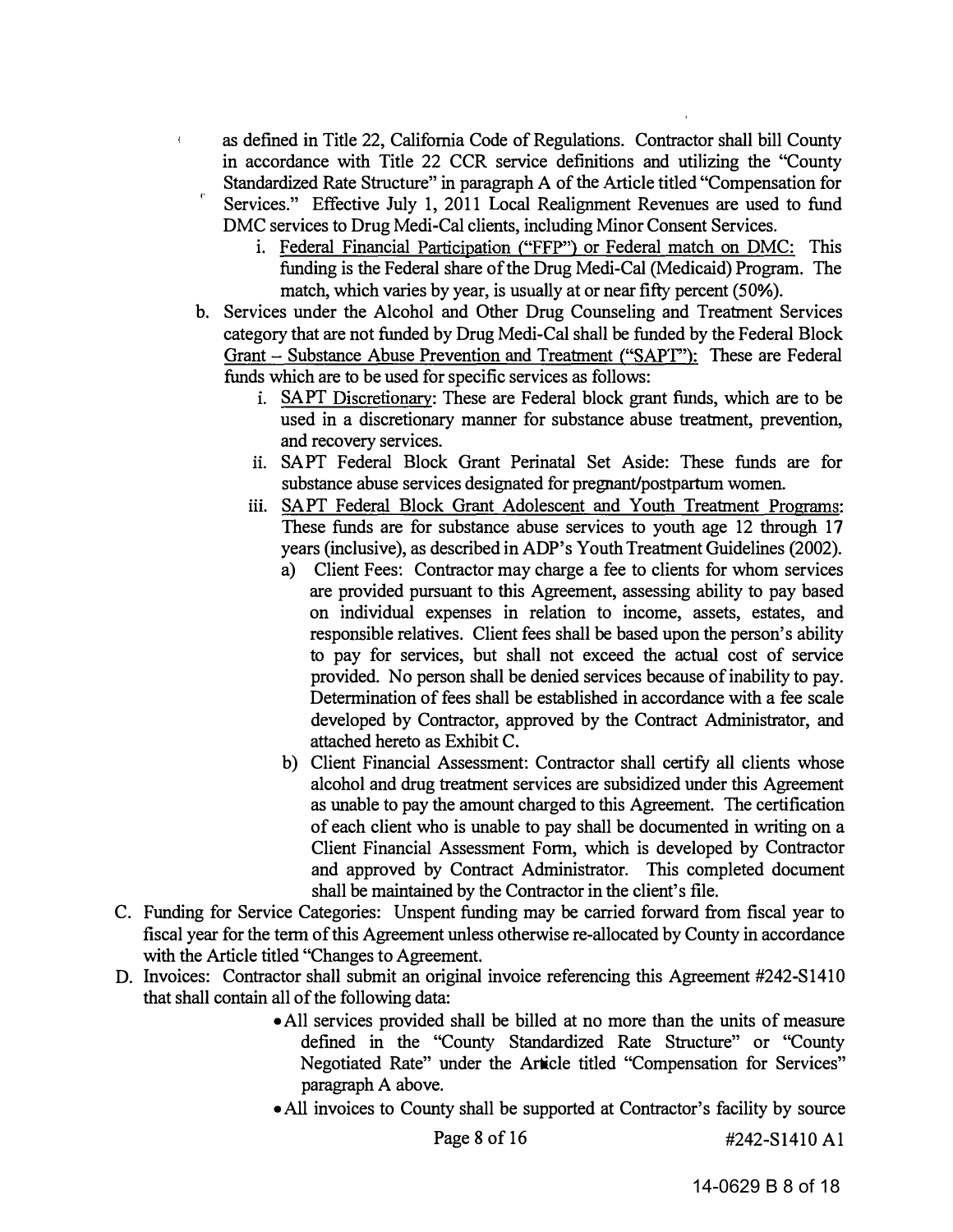documentation that substantiates the accuracy, appropriateness, and necessity of services billed. Such documentation may include, but is not limited to: ledgers; books; vouchers; journals; time sheets; payrolls; signed attendance rosters; appointment schedules; client data cards; client payment records; client charges documenting services rendered; client treatment plans; cost allocation schedules; invoices; bank statements; cancelled checks;. receipts; and receiving records. County may require Contractor to submit backup documentation that supports monthly invoices along with any or all invoices. Failure of Contractor to supply requested documentation in support of any invoice may result in denial of payment by County. County shall determine the format and content of monthly invoices and backup documentation, and may modify the format \_and/or content at any time by giving thirty (30) days advance notice to Contractor.

- All Contractor costs must be allowable pursuant to applicable Federal and State laws, regulations, policies and procedures, as set forth herein.
- 1. County shall not pay for any invoices that have not been approved in writing by the Contract Administrator or designee, incomplete services, "no show'' cancellations, telephone calls or for the preparation of progress reports. Contractor shall ensure that only billing information is included on the invoice. Information related to Client(s) diagnosis, prognosis or treatment is not permitted on the invoice. Invoices with " white-out" types of corrections shall not be accepted.
- 2. Contractor shall submit monthly invoices along with written Treatment Authorization Form to HHSA no later than fifteen ( 15) days following the end of a "service month. For billing purposes, a "service month" shall be defined as a calendar month during which Contractor provides Client services in accordance with "Scope of Services. Failure to submit invoices by the  $15<sup>th</sup>$  of the month following the end of a service month, failure to attach signed written authorization(s), or failure to submit all reports required hereunder shall result in a significant delay in reimbursement. Receipt by HHSA of invoices and associated paperwork submitted by Contractor for payment shall not be deemed evidence of allowable costs under this Agreement. Upon request by County, Contractor may be required to submit additional or new information, which may delay reimbursement.
- 3. Invoice / remittance to be sent as follows:

| <b>Example 12 Invoices Example 12 Invoices Example 2018 Remittance Example 2019</b> |
|-------------------------------------------------------------------------------------|
|                                                                                     |
| <b>Community Recovery Resources</b>                                                 |
| 180 Sierra College Drive,                                                           |
| Grass Valley, CA 95945                                                              |
|                                                                                     |
|                                                                                     |

- 4. Supplemental Invoices: For the purpose of this Agreement, supplemental invoices shall be defined as invoices submitted for additional services rendered during a month for which a prior invoice has already been submitted to County. Supplemental invoices should include the standard invoice format with description of services rendered and a detailed explanation why the invoice was not submitted in the approved timeframe. Written Treatment Authorization Forms shall be submitted with invoices.
	- a. For the period July 1<sup>st</sup> through April  $30<sup>th</sup>$  of this Agreement: Supplemental invoices for

Page 9 of 16 #242-S1410 A1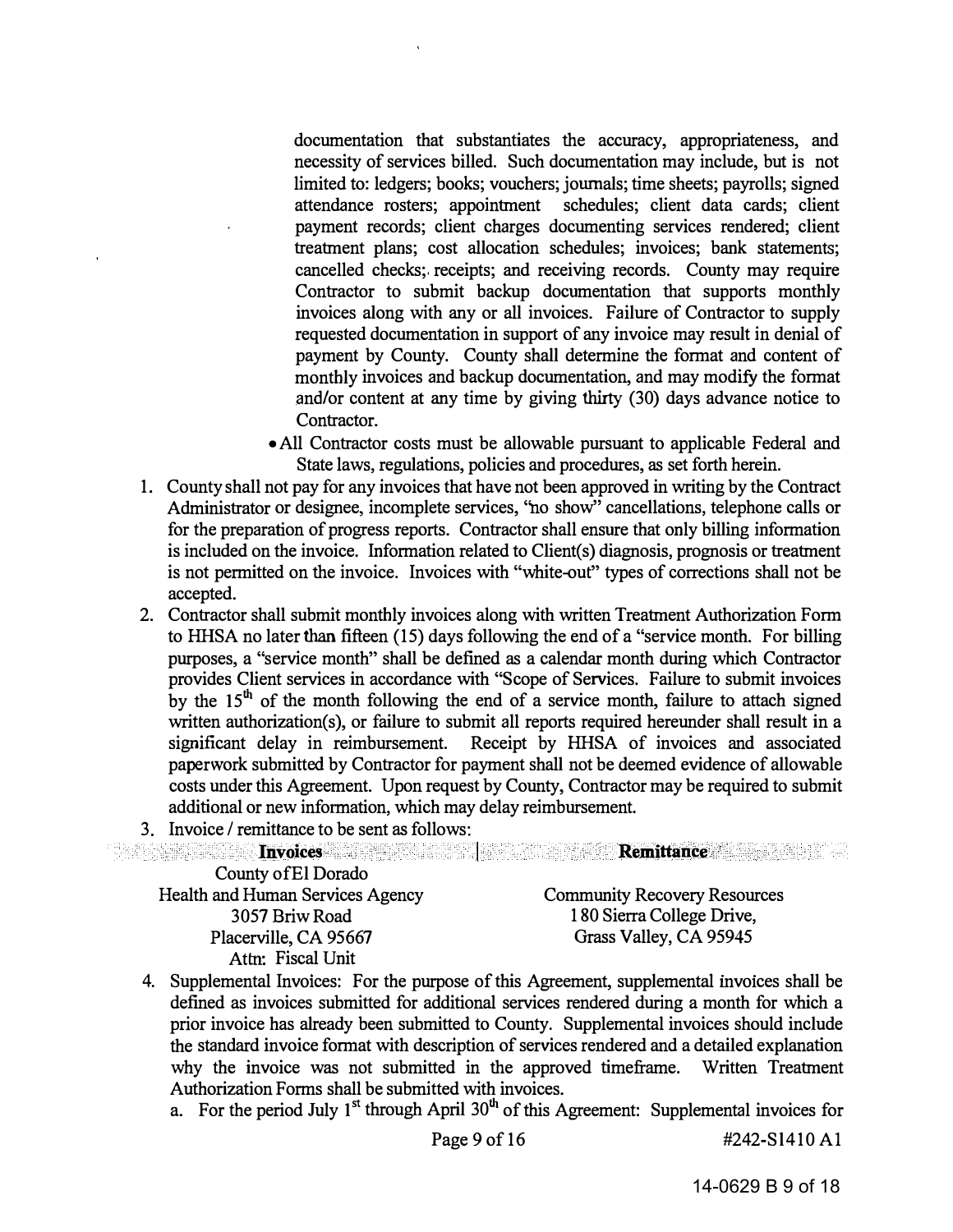additional services as defined in the Article titled "Scope of Services" received after May  $10^{th}$ , shall be neither accepted nor paid by the County.<br>For the period May  $1^{st}$  through June  $30^{th}$  of this Agreement

- b. For the period May  $1^{st}$  through June  $30^{th}$  of this Agreement: Any supplemental invoices for additional services as defined in the Article titled "Scope of Services" received after July  $10^{th}$  shall be neither accepted nor paid by the County.
- E. Pavment: County shall pay Contractor monthly in arrears. Monthly payments are standardized payments only, and subject to final settlement in accordance with the Article titled "Cost Report'' of this Agreement.
	- 1. County shall pay Contractor for the actual costs of providing service, less any revenues actually received from client fees, insurance, and/or other third party payers, provided that:
	- 2. Drug Medi-Cal services shall be billed to County by unit of service at an amount not exceeding the rates specified in the Article titled "Compensation for Services," paragraph A, "County Standardized Rate Structure." The total payments shall not exceed HHSA's Total Maximum Obligation, by funding type, as set forth herein.
		- a. All Contractor costs must be allowable pursuant to applicable State and Federal laws, regulations, policies and procedures, as set forth herein.
		- b. Costs shall be reconciled annually in the cost report, as detailed in the Article titled "Cost Report" of this Agreement. The cost report settlement is the process that determines whether standardized rates were an accurate representation of actual costs.
		- c. Settlement based on Cost Report findings shall pertain to Drug Medi-Cal only.
	- 3. Payment Withholding: Administrator may withhold or delay any payment if Contractor fails to comply with any provisions of this Agreement. In addition, as a means to ensure continuous operation of Contractor's facility, County may defer payments as described in the Article titled "Continuous Operation" of this Agreement.
- F. Not-to-Exceed: Compensation for services provided pursuant to this Agreement shall not exceed \$125,000.00 for the term of this Agreement.

#### Articles XXXVII, XXXVIII, XXXIX, XL, XLI, XLII, XLIII, XLIV, XLV and Exhibit "C" are hereby added as follows:

#### ARTICLE XXXVII

Drug-Free Workplace: Contractor agrees to maintain a drug-free workplace and remain in compliance with the Federal Drug-Free Workplace Act of 1988 (41 U.S.C. Chapter 10) and the California Drug-Free Workplace Act of 2000 (Gov't Code §8350 et seq.) and any subsequent amendments to either Act thereto. A "drug free workplace" means the site(s) for the performance of work done by Contractor at which Contractor and employees of the Contractor are prohibited from engaging in the unlawful manufacture, distribution, dispensing, possession, or use of any controlled substance. A list of controlled substances can be found in Schedules I through V of §202 of the Controlled Substances Act (21 U.S.C. 812) and as further defined in Regulation 21 CFR 1308.11 - 1308.15.

#### ARTICLE XXXVIII

Confidentiality and Information Security Provisions: Contractor shall comply with applicable Federal, State, and local laws and regulations, including but not limited to the Code of

Page 10 of 16 #242-S1410 A1

14-0629 B 10 of 18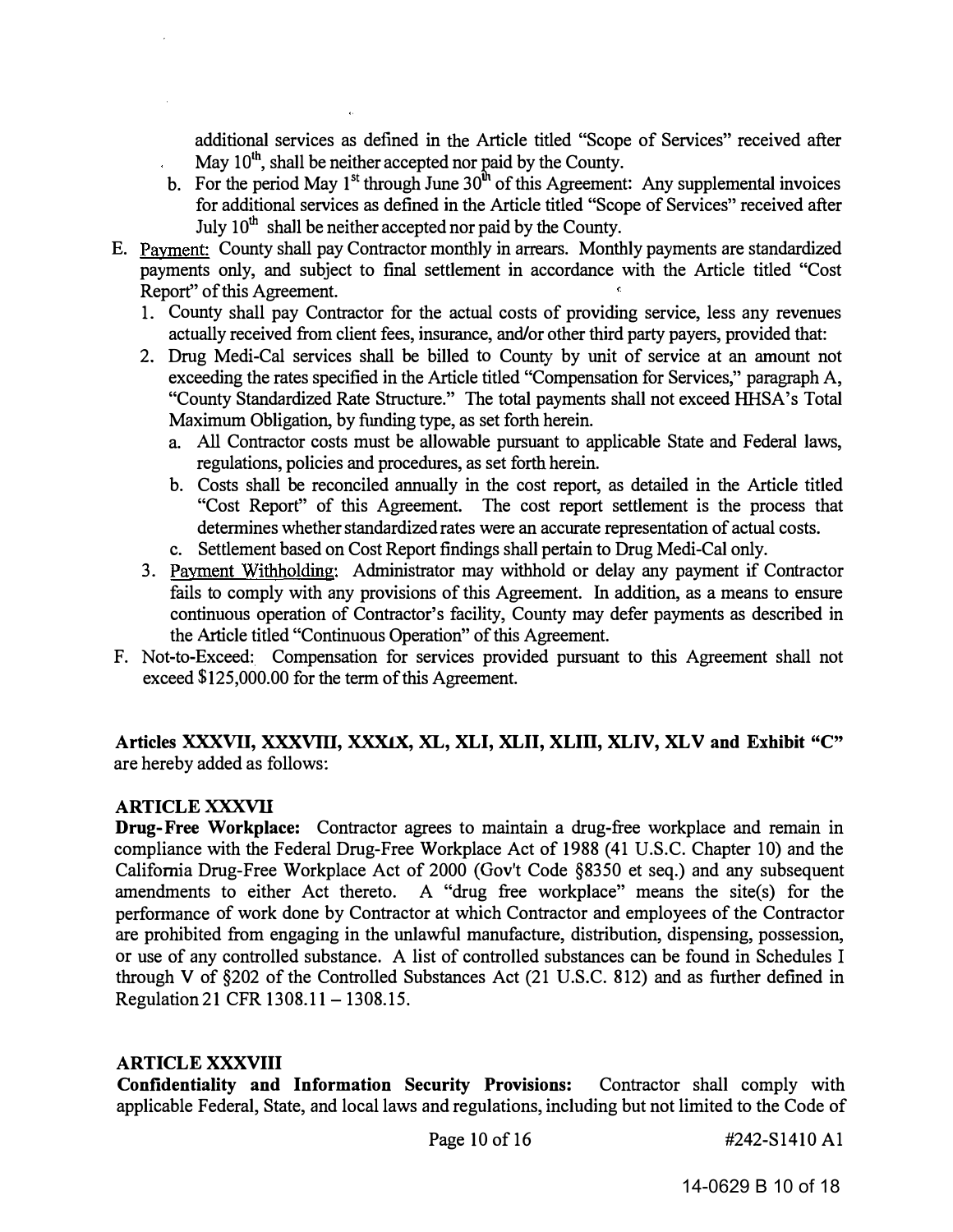Federal Regulations ("CFR"), Title 45, parts 160-164, regarding the confidentiality and security of Personally Identifiable Information ("PII").

Personally Identifiable Information means any information that identifies, relates to, describes, or is capable of being associated with, a particular individual, including but not limited to, his or her <sup>o</sup> name, signature, social security number, passport number, driver's license or state identification card number, insurance policy number, education, employment, employment history, bank  $\cdot$  account number, credit card number, or any other financial information.

A. Permitted Uses and Disclosures ofPII by Contractor.

Ċ.

- 1. Permitted Uses and Disclosures. Contractor shall develop and maintain an information privacy and security program that includes the implementation of administrative, technical, and physical safeguards appropriate to the size and complexity of Contractor's operations and the nature and scope of its activities. The information privacy and security programs must reasonably and appropriately protect the confidentiality, integrity, and availability of the PIT that it creates, receives, maintains, or transmits; and prevent the use or disclosure of PII other than as provided for in this Agreement. Except as otherwise provided in this Agreement, Contractor, may use or disclose PII to perform functions, activities or services identified in this Agreement provided that such use or disclosure would not violate Federal or State laws or regulations.
- 2. Specific Uses and Disclosures provisions. Except as otherwise indicated in the Agreement, Contractor shall:
	- a. Use and disclose only PII for the proper management and administration of Contractor or to carry out the legal responsibilities of Contractor, provided that such use and disclosures are permitted by law; and
	- b. Take all reasonable steps to destroy, or arrange for the destruction of a client's records within its custody or control containing personal information that is no longer to be retained by Contractor by  $(1)$  shredding,  $(2)$  erasing, or  $(3)$  otherwise modifying the personal information in those records to make it unreadable or undecipherable through any means.
- B. Responsibilities of Contractor.
	- 1. Contractor agrees to safeguards:
		- a. To prevent use or disclosure of PII other than as provided for by this Agreement. Contractor shall provide County with information concerning such safeguards as County may reasonably request from time to time; and
		- b. Contractor shall restrict logical and physical access to confidential, personal (e.g., PII) or sensitive data to authorized users only; and
		- c. Contractor shall implement a system to identify appropriate authenticated and authorized persons. If passwords are used in user authentication (e.g., usemame/password combination), Contractor shall implement strong password controls on all compatible computing systems that are consistent with the National Institute of Standards and Technology (NIST) Special Publication 800-86 and SANS Institute Password Protection Policy.
	- 2. Contractor shall implement the following security controls on each server, workstation, or portable (e.g. laptop computer) computing device that processes or stores confidential, personal, or sensitive data: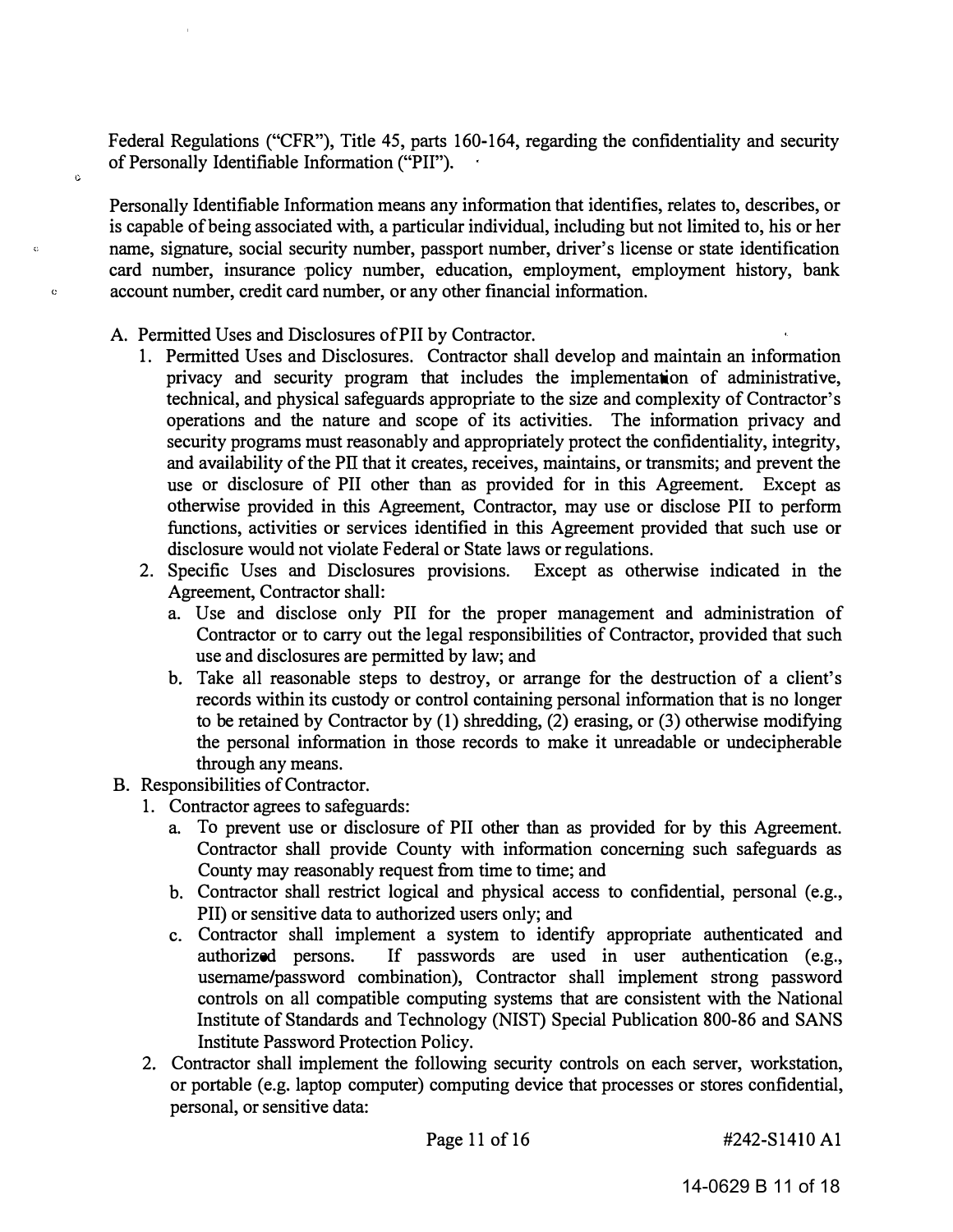- a. Network based firewall or personal firewall; and
- b. Continuously updated anti-virus software; and
- c. Patch-management process including installation of all operating system/software vendor security patches.
- 3. Mitigation of Harmful Effects. Contractor shall mitigate, to the extent practicable, any harmful· effect that is known to Contractor of a use or disclosure of PII by Contractor or its subcontractors.
- 4. Agents and Subcontractors of Contractor. The same restrictions and conditions that apply through this Agreement to Contractor, shall also apply to Contractor's subcontractors and agents.
- 5. Notification of Electronic Breach or Improper Disclosure. During the term of this Agreement, Contractor shall notify County immediately upon discovery of any breach of PII or data, where the information or data are reasonably believed to have been acquired by an unauthorized person. Immediate notification shall be made to County Privacy Officer, within two business days of discovery, at (530) 621-5565. Contractor shall take prompt corrective action to cure any deficiencies and any action pertaining to such unauthorized disclosure required by applicable Federal and State laws and regulations. Contractor shall investigate such breach and provide a written report of the investigation to County Privacy Officer, postmarked within thirty (30) working days of the discovery of the breach.

## ARTICLE XXXIX

é.

Accounting Systems and Financial Records: Contractor shall be required to establish and maintain accounting systems and financial records that accurately account for and reflect all federal funds received, including all matching funds from the State, County and any other local or private organizations. Contractor's records shall reflect the expenditure and accounting of said funds in accordance with all State laws and procedures for expending and accounting for all funds and receivables, as well as meet the fmancial management standards in 45 CFR Part 92 and all current revisions of OMB Circular A-122. More particularly, Contractors are responsible for complying with OMB Circular A-122 and 45 CFR Part 92, and the allowability of the costs covered therein. Contractor must obtain written approval from a member of the HHSA Executive Management prior to the expenditure of any "special" or unusual costs in order to avoid possible disallowances or disputes based on any potential unreasonableness or unallowability of expenditures as detailed under the specific cost principles of OMB Circular A-122. In order to obtain the most current regulations, the user should consult not only the latest version of the CFR, but also the List of (CFR) Sections Affected ("LSA") issued in the current month. The Federal Register home page (http://www.gpoaccess.gov/nara/index.html) offers links to both the *Federal Register* and the CFR. An electronic CFR ("e-CFR") is available at http://www.gpoaccess.gov/ecfr/. The e-CFR is an unofficial editorial compilation of CFR material and Federal Register amendments. It is a current, daily updated version of the CFR; however, it is not an official legal edition of the CFR. Please note that on-line versions of the CFR may not be the most current available.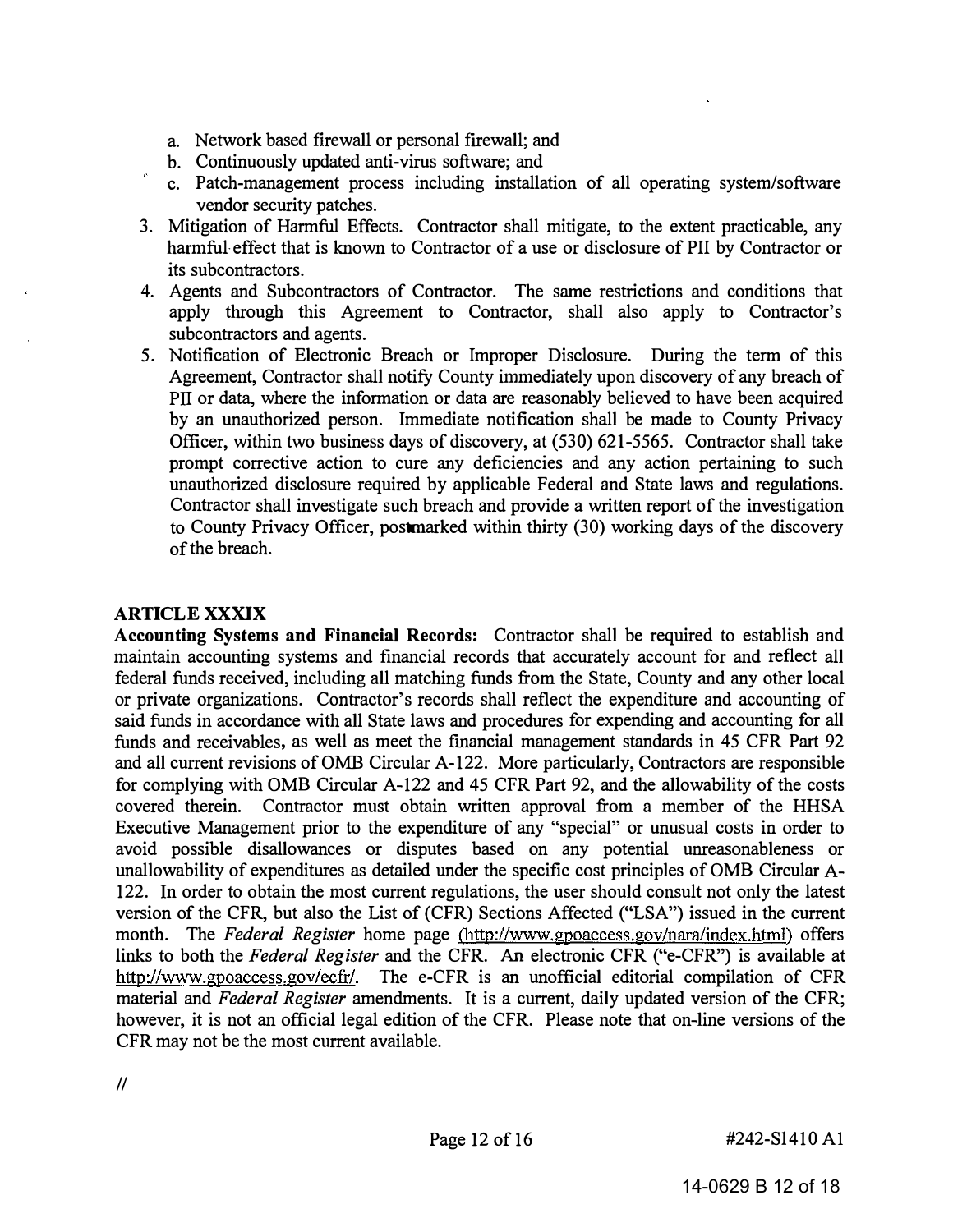#### ARTICLE XL

Transfer of Records: In the event that Contractor ceases operation, all physical and electronic files that are subject to audit shall be transferred to the County for proper storage of physical records and electronic data. Contractor shall notify County of impending closure as soon as such closure has been determined, and provide County with a complete list of records in its possession pertaining to County Clients and operational costs under this Agreement. County shall promptly advise Contractor which records are to be transferred to the custody of County. Contractor shall properly destroy records not transferred to custody of County, and Contractor shall provide documentation of proper destruction of all such records to County.

#### ARTICLE XLI

Compliance with All Federal, State and Local Laws and Regulations: Contractor shall comply with all Federal, State and local laws including, but not limited to, the Americans with Disabilities Act (ADA) of 1990 (42USC12101 et. seq.) and California Government Code Sections 11135-11139.5, and all regulations, requirements, and directives pertinent to its operations. Contractor shall abide by manuals, directives and other guidance issued by the State of California. All appropriate manuals and updates shall be available for review or reference by Contractor from County's Health and Human Services Agency.

 $\hat{\mathbf{G}}$ 

Contractor shall further comply with all applicable laws relating to wages and hours of employment and occupational safety and to fire, safety, and health and sanitation regulations. Such laws shall include, but not be limited to, the Copeland "Anti-Kickback" Act, the Davis-Bacon Act, the Contract Work Hours and Safety. Standards Act, the Clean Air Act and amendments, the Clean Water Act and amendments, and the Federal Water Pollution Control Act.

Contractor further warrants that it has all necessary licenses, permits, notices, approvals, certificates, waivers and exemptions necessary for the provision of services hereunder and required by the laws and regulations of the United States, the State of California, the County of El Dorado and all other appropriate governmental agencies and shall maintain these throughout the term of the Agreement.

#### ARTICLEXLll

Lobbying Certification: The Contractor, by signing this Agreement, hereby certifies to the best of his or her knowledge and belief, that:

- A. No federally appropriated funds have been paid or will be paid, by or on behalf of the Contractor, to any person for influencing or attempting to influence an officer or employee of any agency, a Member of Congress, an officer or employee of Congress, or an employee of a Member of Congress in connection with the awarding of any federal contract, the making of any federal grant, the making of any federal loan, the entering into of any cooperative agreement, and the extension, continuation, renewal, amendment, or modification of any federal contract, grant, loan, or cooperative agreement.
- B. If any funds other than federally appropriated funds have been paid or will be paid to any person for influencing or attempting to influence an officer or employee of any federal

Page 13 of 16 #242-S1410 A1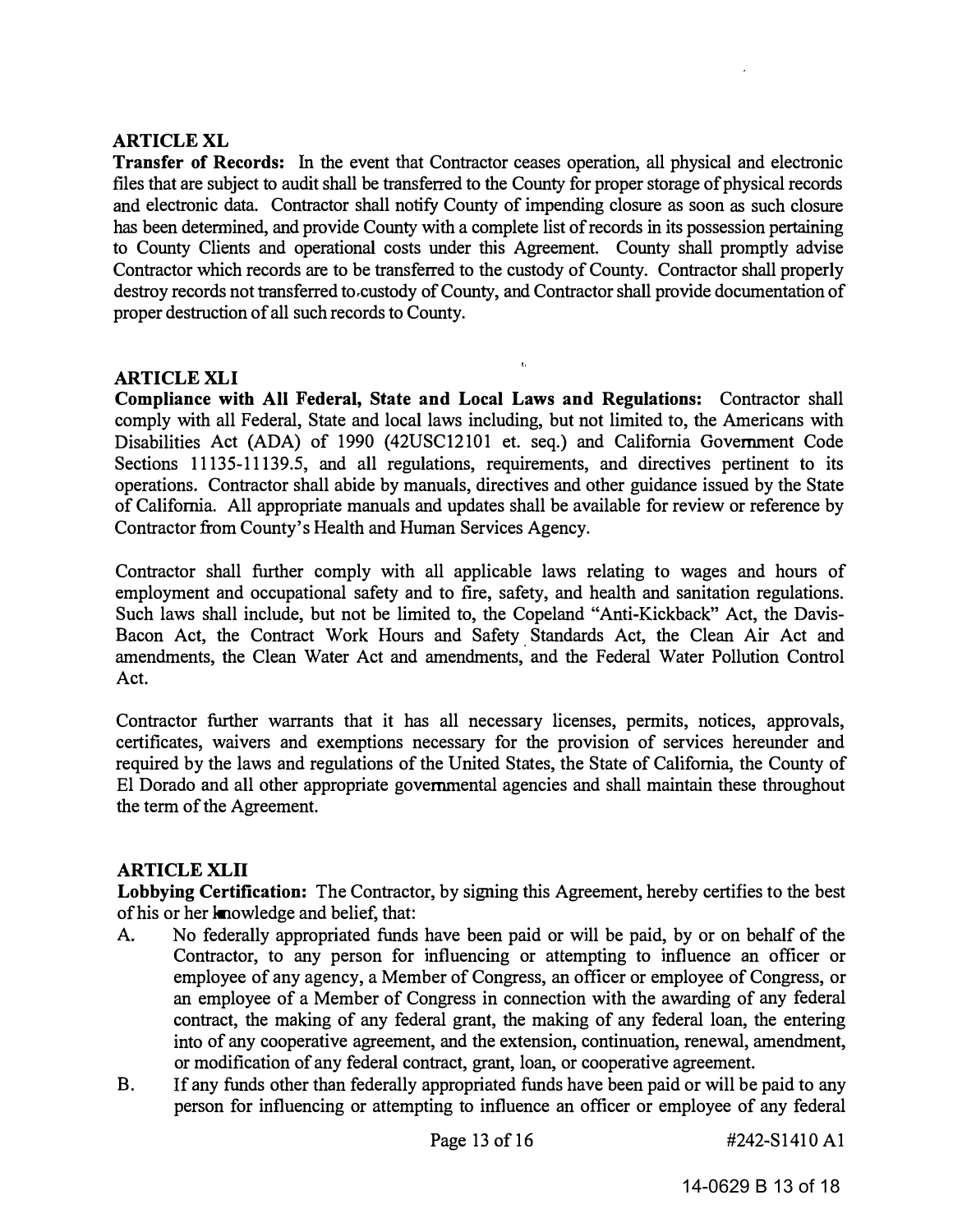agency, a Member of Congress, an officer or employee of Congress or an employee of a Member of Congress in connection with this federal contract, grant, loan or cooperative agreement, the Contractor shall complete and submit Standard Form SF-LLL, OMB Number 0348-0046 "Disclosure of Lobbying Activities" in accordance with its instructions.

This certification is a material representation of fact upon which reliance was placed when this transaction was made or entered into. This certification is a prerequisite for making or entering into this transaction imposed by Section 1352, Title 31, U. S. Code. Any person who fails to file the required certification shall be subject to a civil penalty of not less than \$ 10,000 and not more than \$100,000 for each such failure.

#### **ARTICLE XLIII**

 $\hat{C}$ 

ó

Waivers: Failure of County to enforce any provision of this Agreement shall in no event be considered a waiver of any part of such provision or any other provision contained herein. No waiver by County of any breach or default by Contractor shall operate as a waiver of any succeeding breach of the same terms in the Agreement or other default or breach of any of Contractor's obligations under the Agreement. No waiver shall have any effect unless it is specific, irrevocable, and in writing.

#### ARTICLE XLIV

Litigation: County, promptly after receiving notice thereof, shall notify the Contractor in writing of the commencement of any claim, suit, or action against the County or State of California or its officers or employees for which the Contractor must provide indemnification under this Agreement. The failure of the County to give such notice, information, authorization, or assistance shall not relieve the Contractor of its indemnification obligations.

#### ARTICLE XLV

Conflict Prevention and Resolution: The terms of this Agreement shall control over any conflicting terms in any referenced document, except to the extent that the end result would constitute a violation of Federal or State law. In such circumstances, and only to the extent the conflict exists, this Agreement shall be considered the controlling document.

#### Former Article XXXVII is hereby renumbered as Article XL VI and shall read as follows:

#### ARTICLE XLVI

Entire Agreement: This Agreement for Services #242-S1410 and the documents referred to herein or exhibits hereto are the entire Agreement between the parties and they incorporate or supersede all prior written or oral agreements or understandings.

 $\mathcal{U}$ 

 $\mathcal{U}$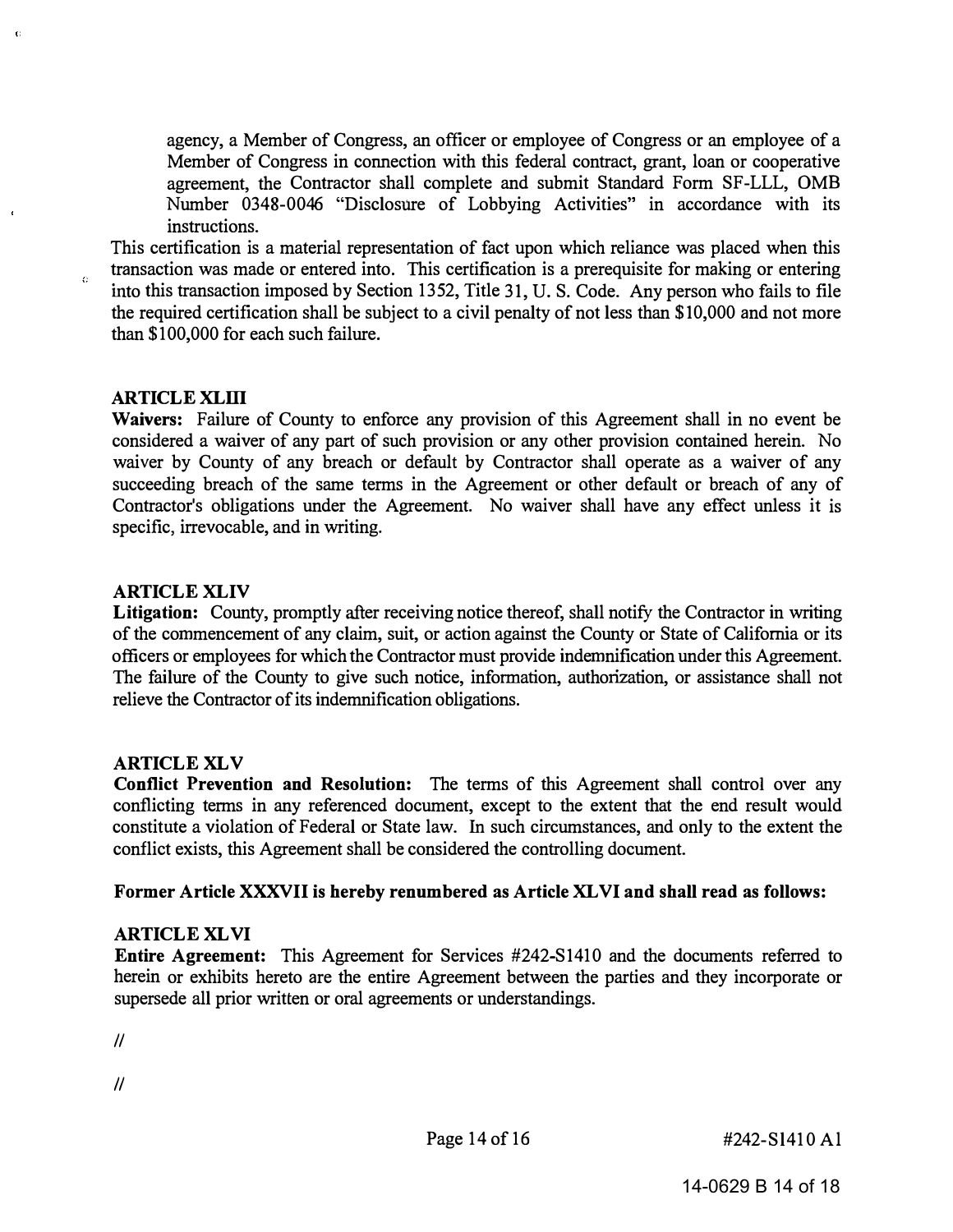Except as herein amended, all other parts and sections of that Agreement #242-S1410 shall remain unchanged and in full force and effect.

#### Requesting Contract Administrator Concurrence:

 $\tilde{\mathbf{r}}$ 

By: Shorley White

Shirley White, Program Manager Health and Human Services Agency

Dated:  $4/18/14$ 

#### Requesting Department Head Concurrence:

By:  $DCA$ Don Ashton, M.P.A.,

**Director** Health and Human Services Agency

Dated:  $\frac{4}{z_1/z_2}$ 

 $\mathcal{U}$ 

 $\ddot{a}$ 

 $\mathcal{U}$ 

 $\mathcal{U}$ 

 $\mathcal{U}$ 

 $\mathcal{U}$ 

 $\mathcal{U}$ 

 $\mathcal{U}$ 

 $\mathcal{U}$ 

 $\mathcal{U}$ 

 $\prime\prime$ 

 $\mathcal{U}$ 

 $\mathcal{U}$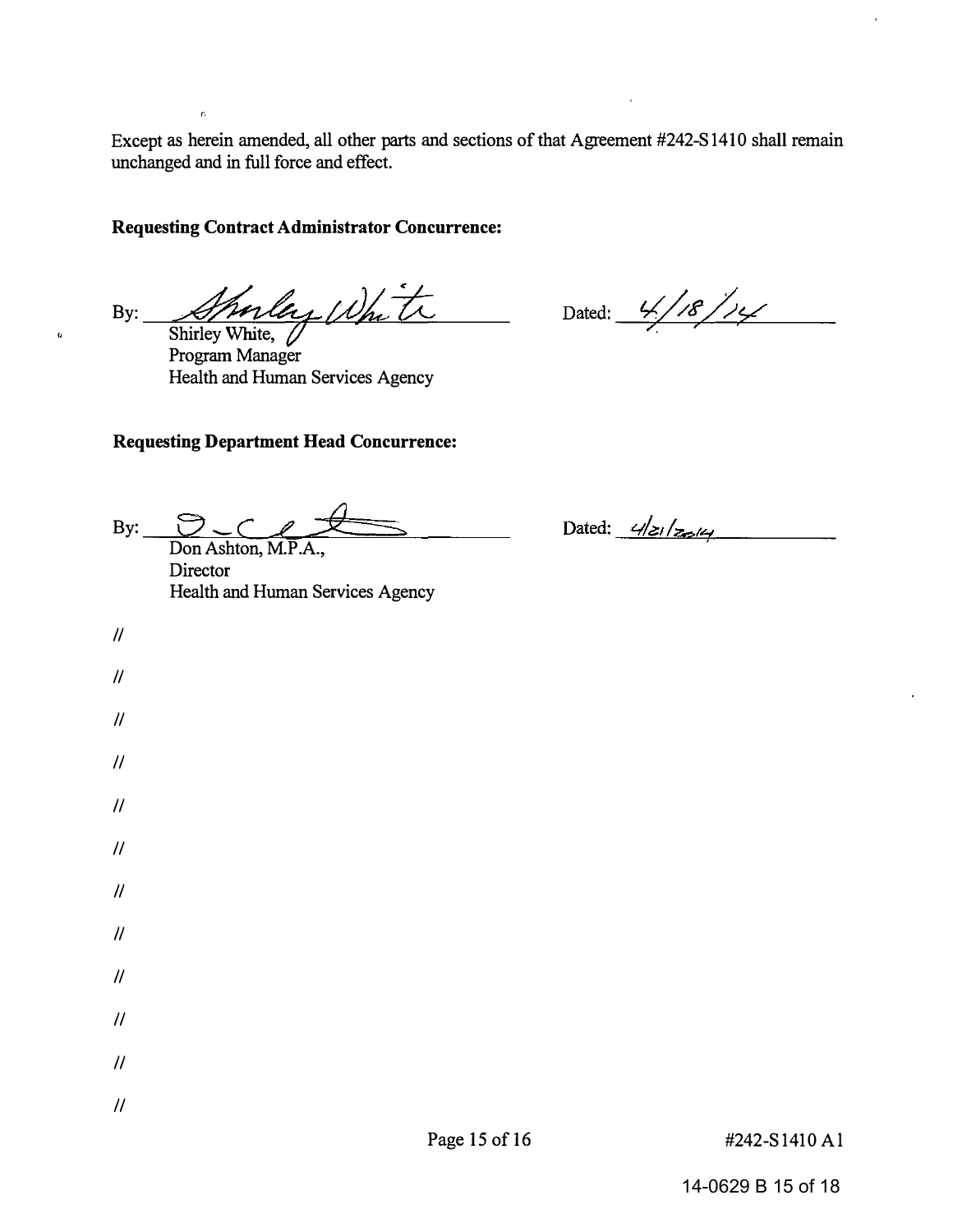IN WlTNESS WHEREOF, the parties hereto have executed this First Amendment to that Agreement for Services #242-S 1410 on the dates indicated below.

#### --COUNTY OF EL DORADO--

Dmoo: \_\_\_\_\_\_\_\_\_\_\_\_ \_\_

By: Norma Santiago, Chair Boa d of Supervisors "County"

AITEST: Jim Mitrisin, Clerk of the Boa d of Supervisors

By =-----=---- Deputy Clerk

Dated: \_\_\_\_\_\_\_\_ \_

--C ONTRA CTOR--

#### COMMUNITY RECOVERY RESOURCES A CALIFORNIA CORPORATION

:----------------

By:

Warren Daniels. **CEO** "Contractor"

 $By:$ Corporate Secretary HL,

Dated:  $\frac{4}{23}$ (14

Dated:  $\frac{4}{3}/4$ 

Page 16 of 16

#242-Sl410 AI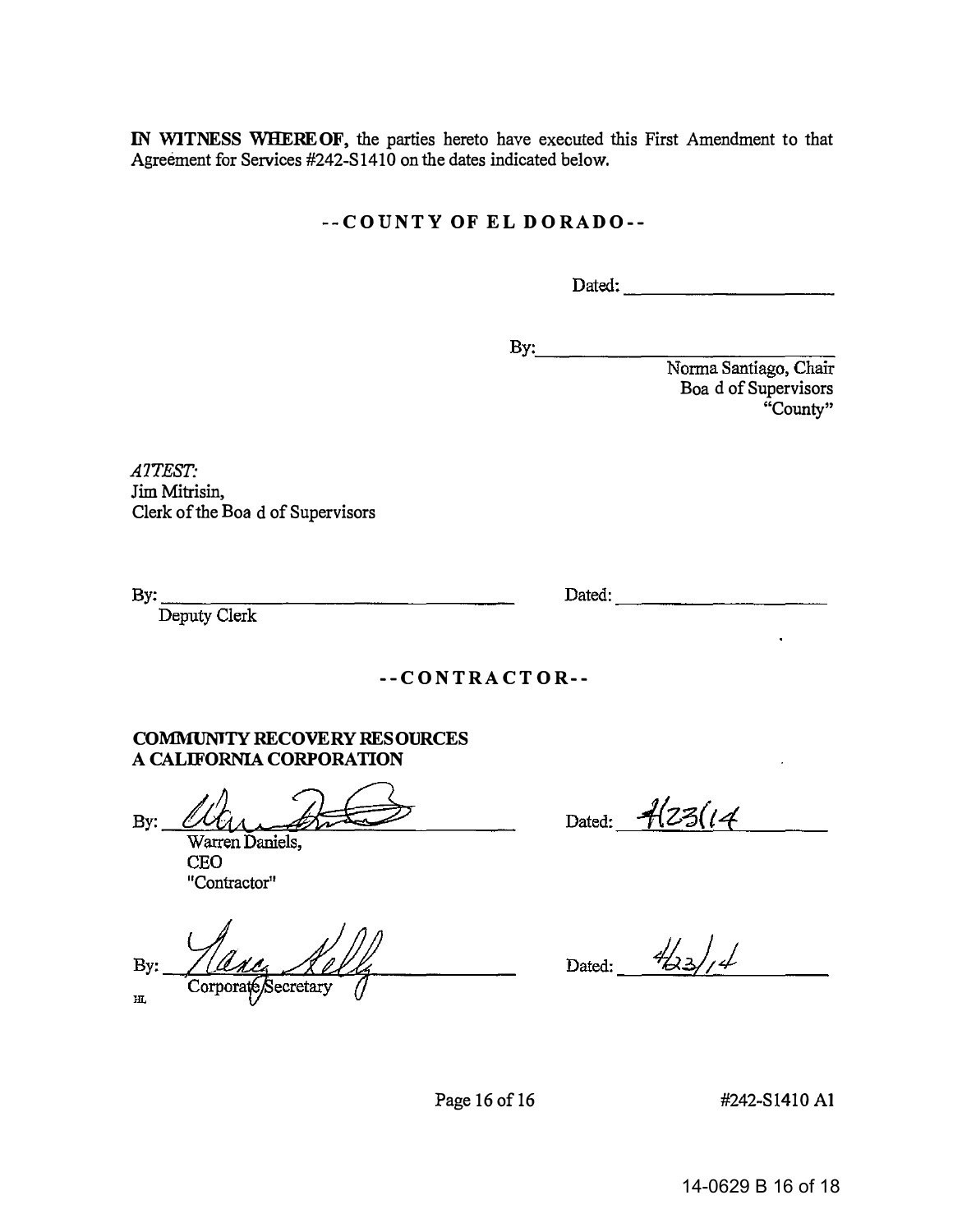# EXHIBIT A

| <b>EL DORADO COUNTY</b><br><b>HEALTH AND HUMAN SERVICES AGENCY</b><br><b>Mental Health</b><br>Don Ashton, M.P.A., Director<br><b>Treatment Authorization Form</b><br><b>Client Name:</b><br><b>Court Case #:</b><br>Client is directed to contact the provider to schedule an intake appointment:<br>by:<br>(Time & Date)<br>Community Recovery Resources<br><b>Wellspace Health</b><br>New Leaf<br>1820 J Street<br>1254 High Street<br>180 Sierra College Drive<br>Auburn, CA 95603<br>Grass Valley, CA 95945<br>Sacramento, CA 95811<br>(530) 889-9195<br>(916) 325-5556<br>(530) 277-2223<br><b>Authorization Dates:</b><br><b>Treatment Plan Due Date:</b><br><b>Detoxification</b><br>Residential<br><b>Treatment Service</b><br><b>Transitional</b><br><b>Residential</b><br><b>Counseling</b><br>(Per month)<br><b>Transitional Living</b><br><b>Individual Counseling</b><br>Men's<br>$\#$<br><b>Group Counseling</b><br># of Children<br><b>Perinatal Women</b><br>#:<br><b>Family Counseling</b><br><b>Non-Parenting Women</b><br><b>Substance Abuse Test</b><br>#:<br># of Days:<br>(Residential or Transitional)<br>Comments:<br>You will be contacted when Progress Reports are due.<br><b>Authorization By:</b><br>El Dorado County Alcohol and Drug Program Staff<br>Date<br>Name (Printed)<br>$(530)$ $\overbrace{\qquad \qquad }$ $\qquad \qquad$ $\qquad \qquad$ $\qquad \qquad$ $\qquad \qquad$ $\qquad \qquad$ $\qquad \qquad$ $\qquad \qquad$ $\qquad \qquad$ $\qquad \qquad$ $\qquad \qquad$ $\qquad \qquad$ $\qquad \qquad$ $\qquad \qquad$ $\qquad \qquad$ $\qquad \qquad$ $\qquad \qquad$ $\qquad \qquad$ $\qquad \qquad$ $\qquad \qquad$ $\qquad$ $\qquad \qquad$ $\qquad \qquad$ $\qquad$<br>The Client failed to contact the Provider as directed.<br>The Client contacted the Provider, but failed to show for intake on:<br>Date<br><b>Comments:</b><br><b>Provider Signature</b><br>Date |  | <b>EXHIBIT A</b> |  |
|--------------------------------------------------------------------------------------------------------------------------------------------------------------------------------------------------------------------------------------------------------------------------------------------------------------------------------------------------------------------------------------------------------------------------------------------------------------------------------------------------------------------------------------------------------------------------------------------------------------------------------------------------------------------------------------------------------------------------------------------------------------------------------------------------------------------------------------------------------------------------------------------------------------------------------------------------------------------------------------------------------------------------------------------------------------------------------------------------------------------------------------------------------------------------------------------------------------------------------------------------------------------------------------------------------------------------------------------------------------------------------------------------------------------------------------------------------------------------------------------------------------------------------------------------------------------------------------------------------------------------------------------------------------------------------------------------------------------------------------------------------------------------------------------------------------------------------------------------------------------------------------------------------------------------|--|------------------|--|
|                                                                                                                                                                                                                                                                                                                                                                                                                                                                                                                                                                                                                                                                                                                                                                                                                                                                                                                                                                                                                                                                                                                                                                                                                                                                                                                                                                                                                                                                                                                                                                                                                                                                                                                                                                                                                                                                                                                          |  |                  |  |
|                                                                                                                                                                                                                                                                                                                                                                                                                                                                                                                                                                                                                                                                                                                                                                                                                                                                                                                                                                                                                                                                                                                                                                                                                                                                                                                                                                                                                                                                                                                                                                                                                                                                                                                                                                                                                                                                                                                          |  |                  |  |
|                                                                                                                                                                                                                                                                                                                                                                                                                                                                                                                                                                                                                                                                                                                                                                                                                                                                                                                                                                                                                                                                                                                                                                                                                                                                                                                                                                                                                                                                                                                                                                                                                                                                                                                                                                                                                                                                                                                          |  |                  |  |
|                                                                                                                                                                                                                                                                                                                                                                                                                                                                                                                                                                                                                                                                                                                                                                                                                                                                                                                                                                                                                                                                                                                                                                                                                                                                                                                                                                                                                                                                                                                                                                                                                                                                                                                                                                                                                                                                                                                          |  |                  |  |
|                                                                                                                                                                                                                                                                                                                                                                                                                                                                                                                                                                                                                                                                                                                                                                                                                                                                                                                                                                                                                                                                                                                                                                                                                                                                                                                                                                                                                                                                                                                                                                                                                                                                                                                                                                                                                                                                                                                          |  |                  |  |
|                                                                                                                                                                                                                                                                                                                                                                                                                                                                                                                                                                                                                                                                                                                                                                                                                                                                                                                                                                                                                                                                                                                                                                                                                                                                                                                                                                                                                                                                                                                                                                                                                                                                                                                                                                                                                                                                                                                          |  |                  |  |
|                                                                                                                                                                                                                                                                                                                                                                                                                                                                                                                                                                                                                                                                                                                                                                                                                                                                                                                                                                                                                                                                                                                                                                                                                                                                                                                                                                                                                                                                                                                                                                                                                                                                                                                                                                                                                                                                                                                          |  |                  |  |
|                                                                                                                                                                                                                                                                                                                                                                                                                                                                                                                                                                                                                                                                                                                                                                                                                                                                                                                                                                                                                                                                                                                                                                                                                                                                                                                                                                                                                                                                                                                                                                                                                                                                                                                                                                                                                                                                                                                          |  |                  |  |
|                                                                                                                                                                                                                                                                                                                                                                                                                                                                                                                                                                                                                                                                                                                                                                                                                                                                                                                                                                                                                                                                                                                                                                                                                                                                                                                                                                                                                                                                                                                                                                                                                                                                                                                                                                                                                                                                                                                          |  |                  |  |
|                                                                                                                                                                                                                                                                                                                                                                                                                                                                                                                                                                                                                                                                                                                                                                                                                                                                                                                                                                                                                                                                                                                                                                                                                                                                                                                                                                                                                                                                                                                                                                                                                                                                                                                                                                                                                                                                                                                          |  |                  |  |
|                                                                                                                                                                                                                                                                                                                                                                                                                                                                                                                                                                                                                                                                                                                                                                                                                                                                                                                                                                                                                                                                                                                                                                                                                                                                                                                                                                                                                                                                                                                                                                                                                                                                                                                                                                                                                                                                                                                          |  |                  |  |
|                                                                                                                                                                                                                                                                                                                                                                                                                                                                                                                                                                                                                                                                                                                                                                                                                                                                                                                                                                                                                                                                                                                                                                                                                                                                                                                                                                                                                                                                                                                                                                                                                                                                                                                                                                                                                                                                                                                          |  |                  |  |
|                                                                                                                                                                                                                                                                                                                                                                                                                                                                                                                                                                                                                                                                                                                                                                                                                                                                                                                                                                                                                                                                                                                                                                                                                                                                                                                                                                                                                                                                                                                                                                                                                                                                                                                                                                                                                                                                                                                          |  |                  |  |
|                                                                                                                                                                                                                                                                                                                                                                                                                                                                                                                                                                                                                                                                                                                                                                                                                                                                                                                                                                                                                                                                                                                                                                                                                                                                                                                                                                                                                                                                                                                                                                                                                                                                                                                                                                                                                                                                                                                          |  |                  |  |
|                                                                                                                                                                                                                                                                                                                                                                                                                                                                                                                                                                                                                                                                                                                                                                                                                                                                                                                                                                                                                                                                                                                                                                                                                                                                                                                                                                                                                                                                                                                                                                                                                                                                                                                                                                                                                                                                                                                          |  |                  |  |
|                                                                                                                                                                                                                                                                                                                                                                                                                                                                                                                                                                                                                                                                                                                                                                                                                                                                                                                                                                                                                                                                                                                                                                                                                                                                                                                                                                                                                                                                                                                                                                                                                                                                                                                                                                                                                                                                                                                          |  |                  |  |
|                                                                                                                                                                                                                                                                                                                                                                                                                                                                                                                                                                                                                                                                                                                                                                                                                                                                                                                                                                                                                                                                                                                                                                                                                                                                                                                                                                                                                                                                                                                                                                                                                                                                                                                                                                                                                                                                                                                          |  |                  |  |
|                                                                                                                                                                                                                                                                                                                                                                                                                                                                                                                                                                                                                                                                                                                                                                                                                                                                                                                                                                                                                                                                                                                                                                                                                                                                                                                                                                                                                                                                                                                                                                                                                                                                                                                                                                                                                                                                                                                          |  |                  |  |
|                                                                                                                                                                                                                                                                                                                                                                                                                                                                                                                                                                                                                                                                                                                                                                                                                                                                                                                                                                                                                                                                                                                                                                                                                                                                                                                                                                                                                                                                                                                                                                                                                                                                                                                                                                                                                                                                                                                          |  |                  |  |
|                                                                                                                                                                                                                                                                                                                                                                                                                                                                                                                                                                                                                                                                                                                                                                                                                                                                                                                                                                                                                                                                                                                                                                                                                                                                                                                                                                                                                                                                                                                                                                                                                                                                                                                                                                                                                                                                                                                          |  |                  |  |
|                                                                                                                                                                                                                                                                                                                                                                                                                                                                                                                                                                                                                                                                                                                                                                                                                                                                                                                                                                                                                                                                                                                                                                                                                                                                                                                                                                                                                                                                                                                                                                                                                                                                                                                                                                                                                                                                                                                          |  |                  |  |
|                                                                                                                                                                                                                                                                                                                                                                                                                                                                                                                                                                                                                                                                                                                                                                                                                                                                                                                                                                                                                                                                                                                                                                                                                                                                                                                                                                                                                                                                                                                                                                                                                                                                                                                                                                                                                                                                                                                          |  |                  |  |
|                                                                                                                                                                                                                                                                                                                                                                                                                                                                                                                                                                                                                                                                                                                                                                                                                                                                                                                                                                                                                                                                                                                                                                                                                                                                                                                                                                                                                                                                                                                                                                                                                                                                                                                                                                                                                                                                                                                          |  |                  |  |
|                                                                                                                                                                                                                                                                                                                                                                                                                                                                                                                                                                                                                                                                                                                                                                                                                                                                                                                                                                                                                                                                                                                                                                                                                                                                                                                                                                                                                                                                                                                                                                                                                                                                                                                                                                                                                                                                                                                          |  |                  |  |
|                                                                                                                                                                                                                                                                                                                                                                                                                                                                                                                                                                                                                                                                                                                                                                                                                                                                                                                                                                                                                                                                                                                                                                                                                                                                                                                                                                                                                                                                                                                                                                                                                                                                                                                                                                                                                                                                                                                          |  |                  |  |
|                                                                                                                                                                                                                                                                                                                                                                                                                                                                                                                                                                                                                                                                                                                                                                                                                                                                                                                                                                                                                                                                                                                                                                                                                                                                                                                                                                                                                                                                                                                                                                                                                                                                                                                                                                                                                                                                                                                          |  |                  |  |
|                                                                                                                                                                                                                                                                                                                                                                                                                                                                                                                                                                                                                                                                                                                                                                                                                                                                                                                                                                                                                                                                                                                                                                                                                                                                                                                                                                                                                                                                                                                                                                                                                                                                                                                                                                                                                                                                                                                          |  |                  |  |
|                                                                                                                                                                                                                                                                                                                                                                                                                                                                                                                                                                                                                                                                                                                                                                                                                                                                                                                                                                                                                                                                                                                                                                                                                                                                                                                                                                                                                                                                                                                                                                                                                                                                                                                                                                                                                                                                                                                          |  |                  |  |
|                                                                                                                                                                                                                                                                                                                                                                                                                                                                                                                                                                                                                                                                                                                                                                                                                                                                                                                                                                                                                                                                                                                                                                                                                                                                                                                                                                                                                                                                                                                                                                                                                                                                                                                                                                                                                                                                                                                          |  |                  |  |
|                                                                                                                                                                                                                                                                                                                                                                                                                                                                                                                                                                                                                                                                                                                                                                                                                                                                                                                                                                                                                                                                                                                                                                                                                                                                                                                                                                                                                                                                                                                                                                                                                                                                                                                                                                                                                                                                                                                          |  |                  |  |